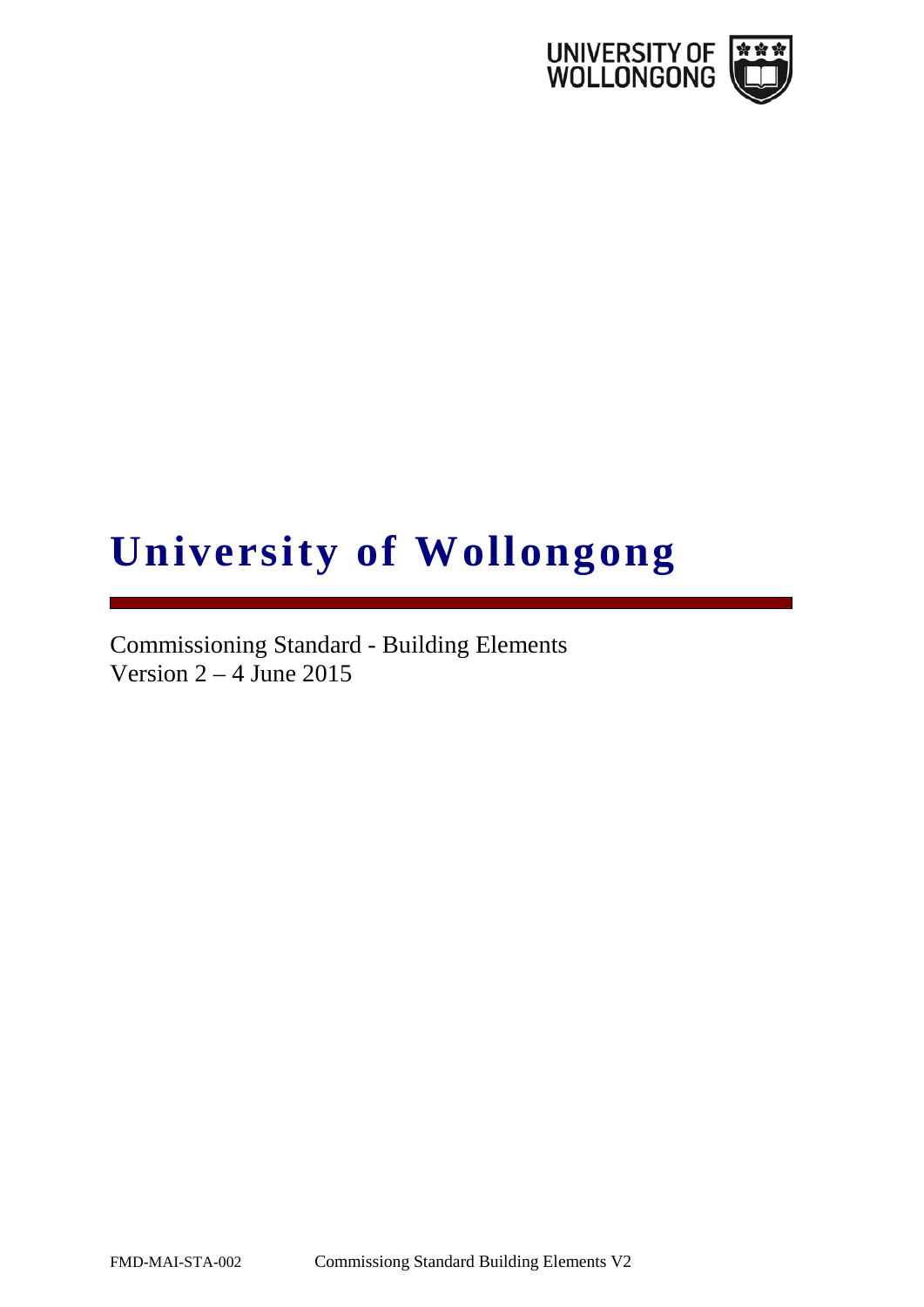

# **VERSION CONTROL SYSTEM**

| <b>Section Modified</b> | <b>Description of Modification</b>                                                                                                          | <b>Version</b> | Organisation               | Representative       | <b>Date</b> |
|-------------------------|---------------------------------------------------------------------------------------------------------------------------------------------|----------------|----------------------------|----------------------|-------------|
| Throughout              | UOW Logo added to headers                                                                                                                   | V1.01          | Asset Technologies Pacific | Tom Poyner           | 01/12/06    |
| Throughout              | Reviewed                                                                                                                                    | V1.02          | University of Wollongong   | Tony Johnson         | 16/9/11     |
| Throughout              | Document updated to reflect name change<br>from Buildings & Grounds (B&G) to<br>Facilities Management Division (FMD) and<br>rebranding logo | V <sub>2</sub> | University of Wollongong   | Yvonne Butcher       | 5/3/2012    |
| Throughout              | Reviewed throughout by Maintenance with<br>no changes                                                                                       | V <sub>2</sub> | University of Wollongong   | <b>Brent Michell</b> | 4/6/2015    |
|                         |                                                                                                                                             |                |                            |                      |             |
|                         |                                                                                                                                             |                |                            |                      |             |
|                         |                                                                                                                                             |                |                            |                      |             |
|                         |                                                                                                                                             |                |                            |                      |             |
|                         |                                                                                                                                             |                |                            |                      |             |
|                         |                                                                                                                                             |                |                            |                      |             |
|                         |                                                                                                                                             |                |                            |                      |             |
|                         |                                                                                                                                             |                |                            |                      |             |
|                         |                                                                                                                                             |                |                            |                      |             |
|                         |                                                                                                                                             |                |                            |                      |             |
|                         |                                                                                                                                             |                |                            |                      |             |
|                         |                                                                                                                                             |                |                            |                      |             |
|                         |                                                                                                                                             |                |                            |                      |             |
|                         |                                                                                                                                             |                |                            |                      |             |
|                         |                                                                                                                                             |                |                            |                      |             |
|                         |                                                                                                                                             |                |                            |                      |             |
|                         |                                                                                                                                             |                |                            |                      |             |
|                         |                                                                                                                                             |                |                            |                      |             |
|                         |                                                                                                                                             |                |                            |                      |             |
|                         |                                                                                                                                             |                |                            |                      |             |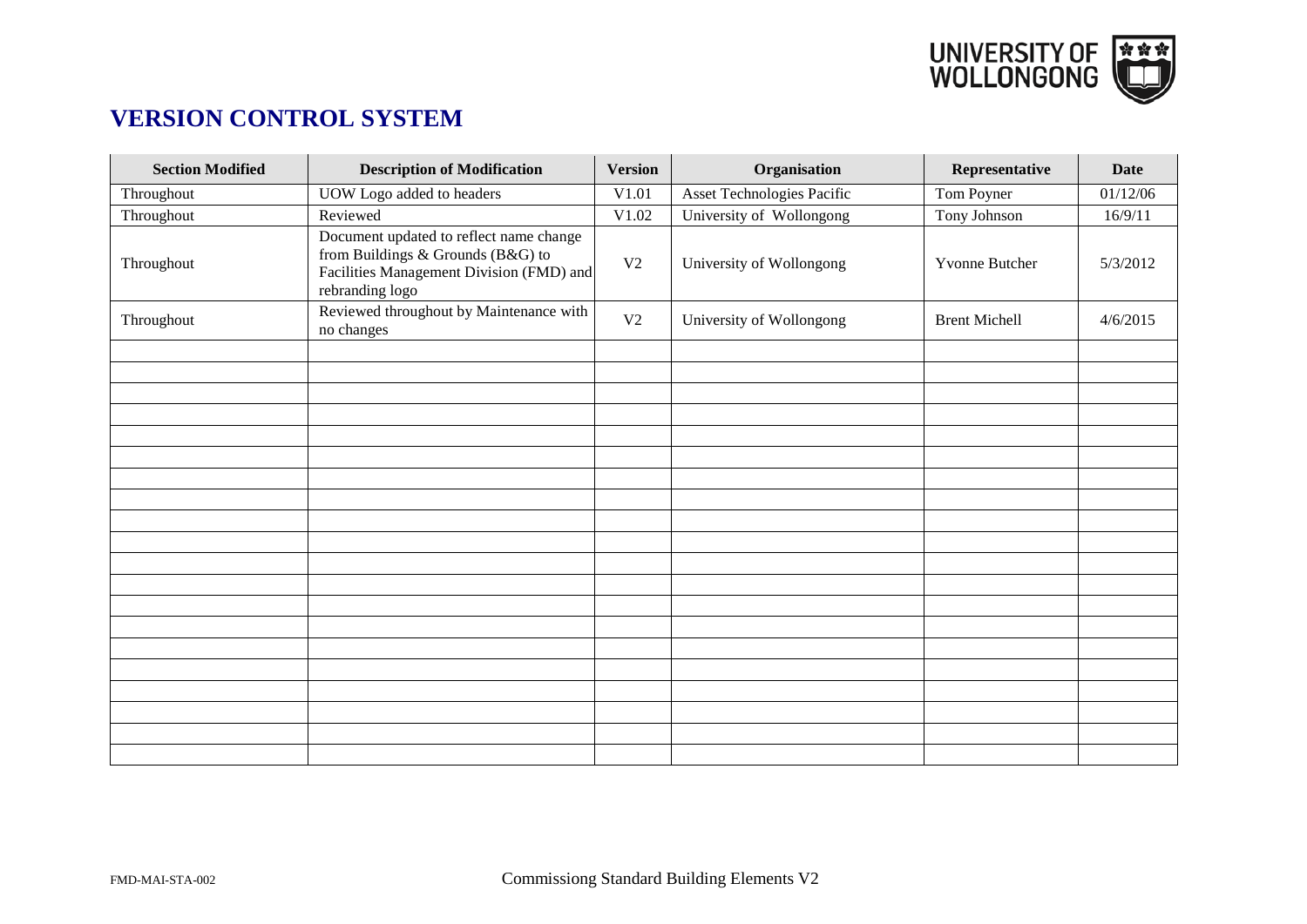

# **TABLE OF CONTENTS**

| 7 |     | <b>BUILDING ELEMENTS</b>           | $\mathbf{1}$            |
|---|-----|------------------------------------|-------------------------|
|   | 7.1 | <b>OVERVIEW</b>                    | $\mathbf{1}$            |
|   | 7.2 | <b>COMMISSIONING PROCESS</b>       | $\boldsymbol{2}$        |
|   | 7.3 | <b>DOCUMENTATION</b>               | $\overline{\mathbf{3}}$ |
|   | 7.4 | <b>COMMISSIONING TIME AND DATE</b> | $\mathbf{3}$            |
|   | 7.5 | PRE-COMMISSIONING INSPECTION       | $\mathbf{3}$            |
|   | 7.6 | <b>COMMISSIONING INSPECTION</b>    | $\overline{\mathbf{4}}$ |
|   |     | 7.6.1 External Walls               | $\overline{\mathbf{4}}$ |
|   |     | 7.6.2 Windows                      | $\overline{\mathbf{4}}$ |
|   |     | 7.6.3 Roofing                      | 5                       |
|   |     | 7.6.4 Substructure                 | 5                       |
|   |     | 7.6.5 Ceilings                     | 6                       |
|   |     | 7.6.6<br><b>Floors</b>             | 6                       |
|   |     | 7.6.7 Internal Walls & Partitions  | 6                       |
|   |     | 7.6.8<br><b>Doors</b>              | $\overline{7}$          |
|   |     | <b>7.6.9 Door Hardware</b>         | $\overline{7}$          |
|   |     | 7.6.10 Locks                       | 7                       |
|   |     | 7.6.11 Furniture                   | 8                       |
|   |     | 7.6.12 Fittings & Fixtures         | 8                       |
|   |     | 7.6.13 Disabled Access             | 10                      |
|   |     | 7.6.14 Service Paths               | 10                      |
|   | 7.6 | <b>MINOR DEFECTS</b>               | 11                      |
|   | 7.7 | <b>COMMISSIONING SCHEDULES</b>     | 11                      |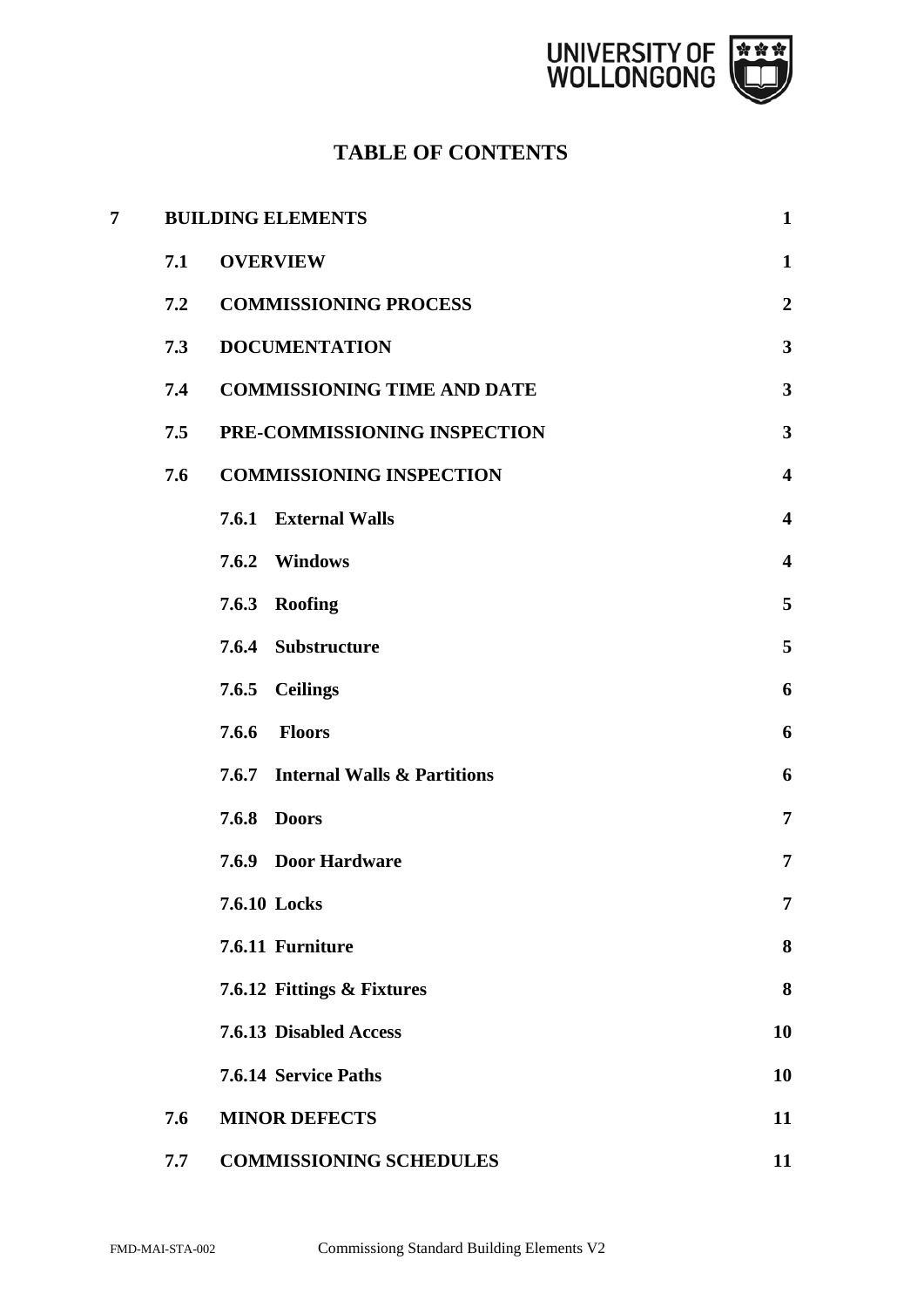

# **7. BUILDING ELEMENTS**

The building elements are the building's shell, structure and finishes and comprise the following:

- **Architectural elements;**
- Sub-structure;
- **External walls and windows;**
- Roofing;
- Ceiling and ceiling finishes;
- Internal walls, partitions and finishes;
- Doors, hardware and locks; and
- Furniture and fittings.

## **7.1 OVERVIEW**

The commissioning standard for the building elements involves the following stages:

| <b>Stages</b> | <b>Description</b>                                                                                                                                                                                                                                                                                                                                                                                               | <b>Parties Involved</b>        |
|---------------|------------------------------------------------------------------------------------------------------------------------------------------------------------------------------------------------------------------------------------------------------------------------------------------------------------------------------------------------------------------------------------------------------------------|--------------------------------|
| Stage 1       | Materials Testing - Performed by the manufacturer                                                                                                                                                                                                                                                                                                                                                                | Manufacturer                   |
| Stage 2       | Construction Inspections - Performed by the project manager<br>during the construction process. The objective is to identify<br>poorly constructed finishes, fittings and areas of the works that do<br>not comply with the provisions of the design specifications.<br>Provided the defect is identified at an early stage, the cost of<br>remedial work and delays to the project program can be<br>minimised; | Project Manager                |
| Stage 3       | Final Commissioning - Performed by the contractor and<br>witnessed by the project manager.                                                                                                                                                                                                                                                                                                                       | Contractor,<br>Project Manager |

*Table 1 - Commissioning Stages* 

Final commissioning is the most important part of the quality control process. It is at this stage of the project that the project manager will determine whether the building element is ready to be approved for Practical Completion.

All commissioning inspections are critical and shall be performed to ensure that all building elements have been safely and correctly constructed. It is UOW's objective to complete the commissioning inspections with zero defects remaining in the building.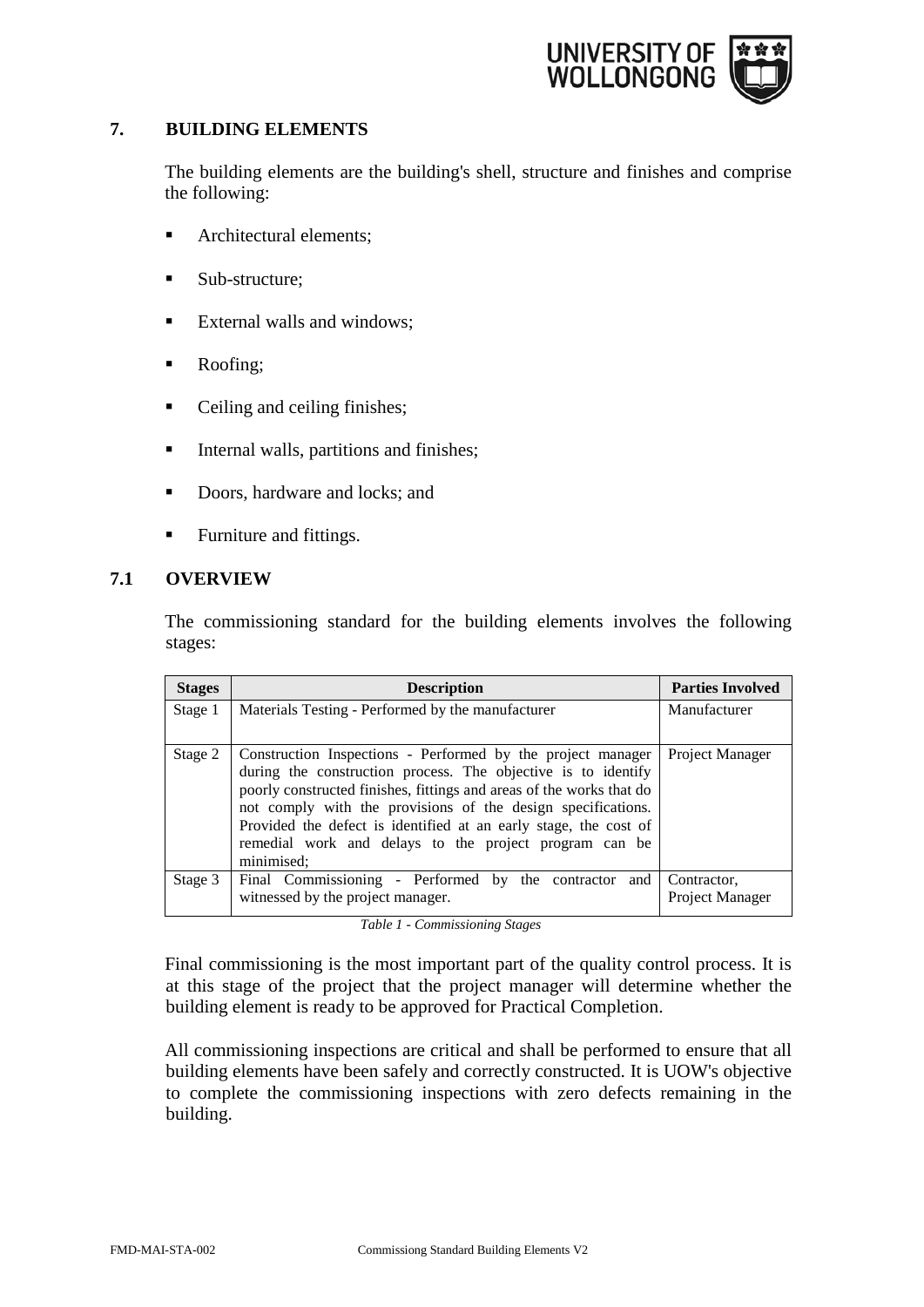

# **7.2 COMMISSIONING PROCESS**

The following flow diagram depicts the commissioning process:



*Figure 1 - Commissioning Process Flowchart*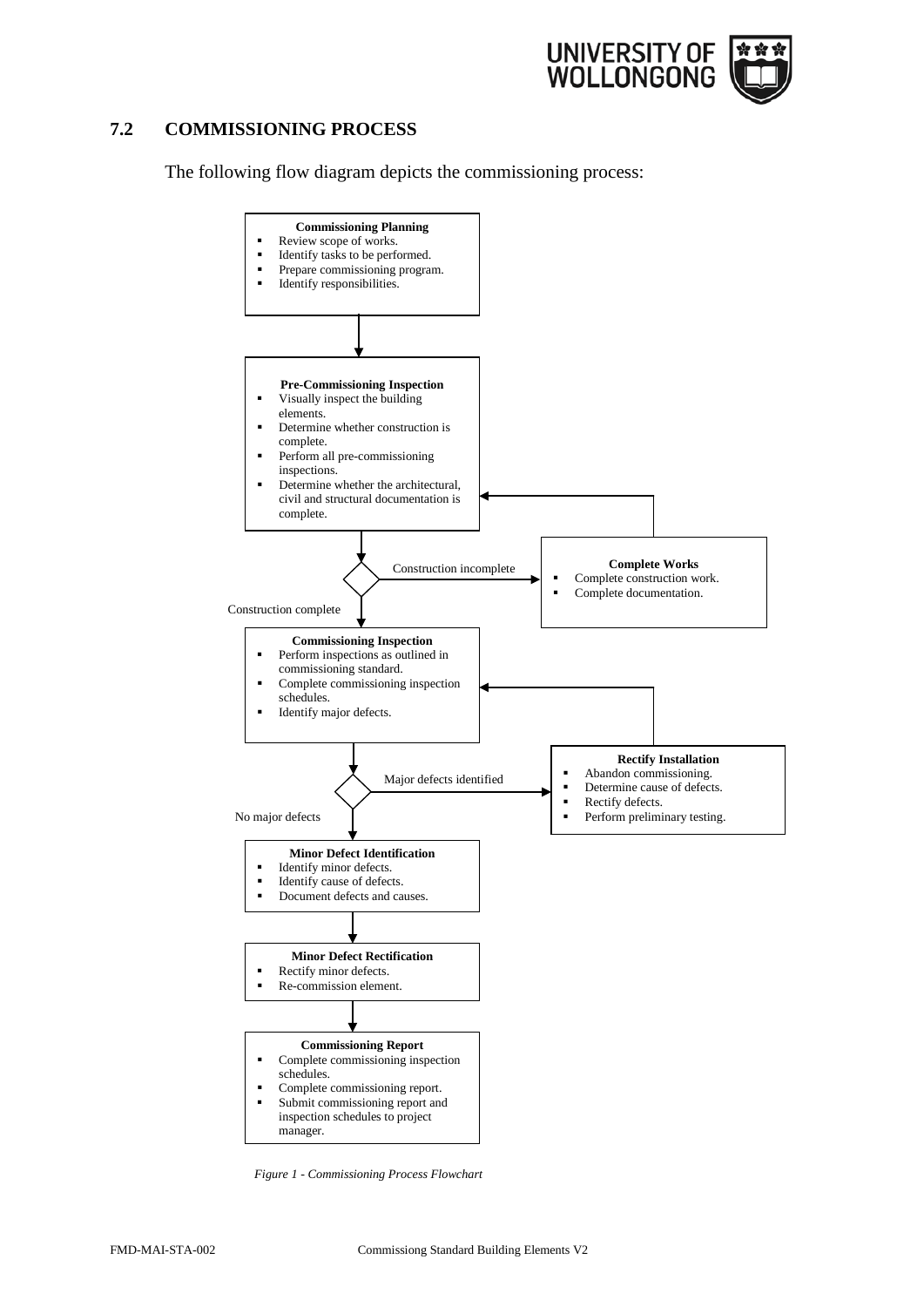

#### **7.3 DOCUMENTATION**

The contractor shall submit a complete set of documentation to the project manager no later than one (1) week prior to the planned commissioning date. As a minimum the documentation shall comprise:

- a. Architectural, civil and structural drawings;
- b. BCA compliance certification.

The contractor shall obtain written approval from the project manager of the documentation before commencing the commissioning inspections.

## **7.4 COMMISSIONING TIME AND DATE**

The contractor shall submit a program to the project manager containing the proposed time and date for each commissioning inspection at least two (2) weeks prior to the planned commissioning date. The program must contain allowances for defect rectification and remedial works.

The contractor shall obtain written approval of the program from the project manager before commencing the commissioning inspections or tests.

# **7.5 PRE-COMMISSIONING INSPECTION**

The contractor shall visually inspect all building elements and verify that all construction has been completed in accordance with the architectural, civil and structural design documentation.

The contractor shall also verify by visual inspection that all building elements are easily accessible for the purposes of routine maintenance.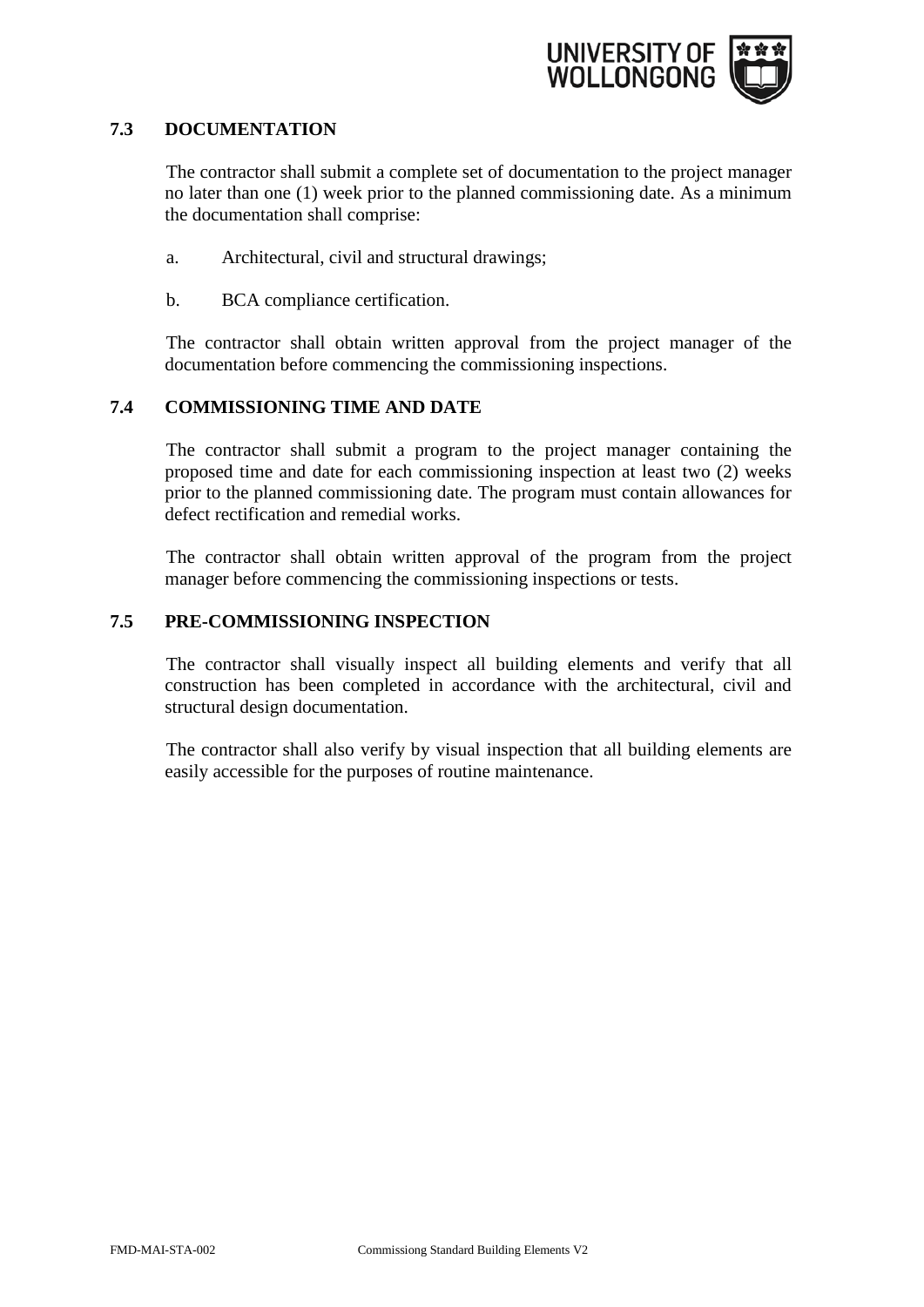

#### **7.6 COMMISSIONING INSPECTION**

Commissioning inspections shall be performed to assess the completeness and quality of the building elements. Each commissioning inspection is specific to the building element being inspected.

All commissioning inspections shall be performed by persons having qualifications and experience suitable for inspection tasks and all associated remedial work.

As each commissioning inspection is performed, the results shall be recorded on the appropriate commissioning schedule. Any comments regarding abnormalities in particular to incomplete construction shall be recorded in the comments section of the commissioning schedule.

If a building element fails an inspection then the commissioning process shall be abandoned. The contractor shall determine the cause of the defect, rectify the defect and recommission the building element. A report shall be provided to the project manager outlining the cause of the defect and the action taken to ensure that the remainder of the building element shall not experience the same defect.

All inspections shall be performed in accordance with relevant codes, regulations and standards. Appropriate safety precautions and procedures must be followed at all times.

#### **7.6.1 External Walls**

The contractor shall visually inspect all external walls and verify the following:

- a. Walls have been constructed from the specified materials;
- b. Walls have been constructed correctly to the specified dimensions;
- c. Sealants have been correctly applied and colour matched to the finished surface;
- d. Walls have been correctly finished with the specified paint or wall covering in accordance with the design specification.

#### **7.6.2 Windows**

The contractor shall visually inspect all windows and verify the following:

- a. Windows have been constructed correctly to the specified dimensions;
- b. Windows have been correctly fitted;
- c. Intruder protection has been provided (where specified);
- d. All windows have been factory fitted with key window locks;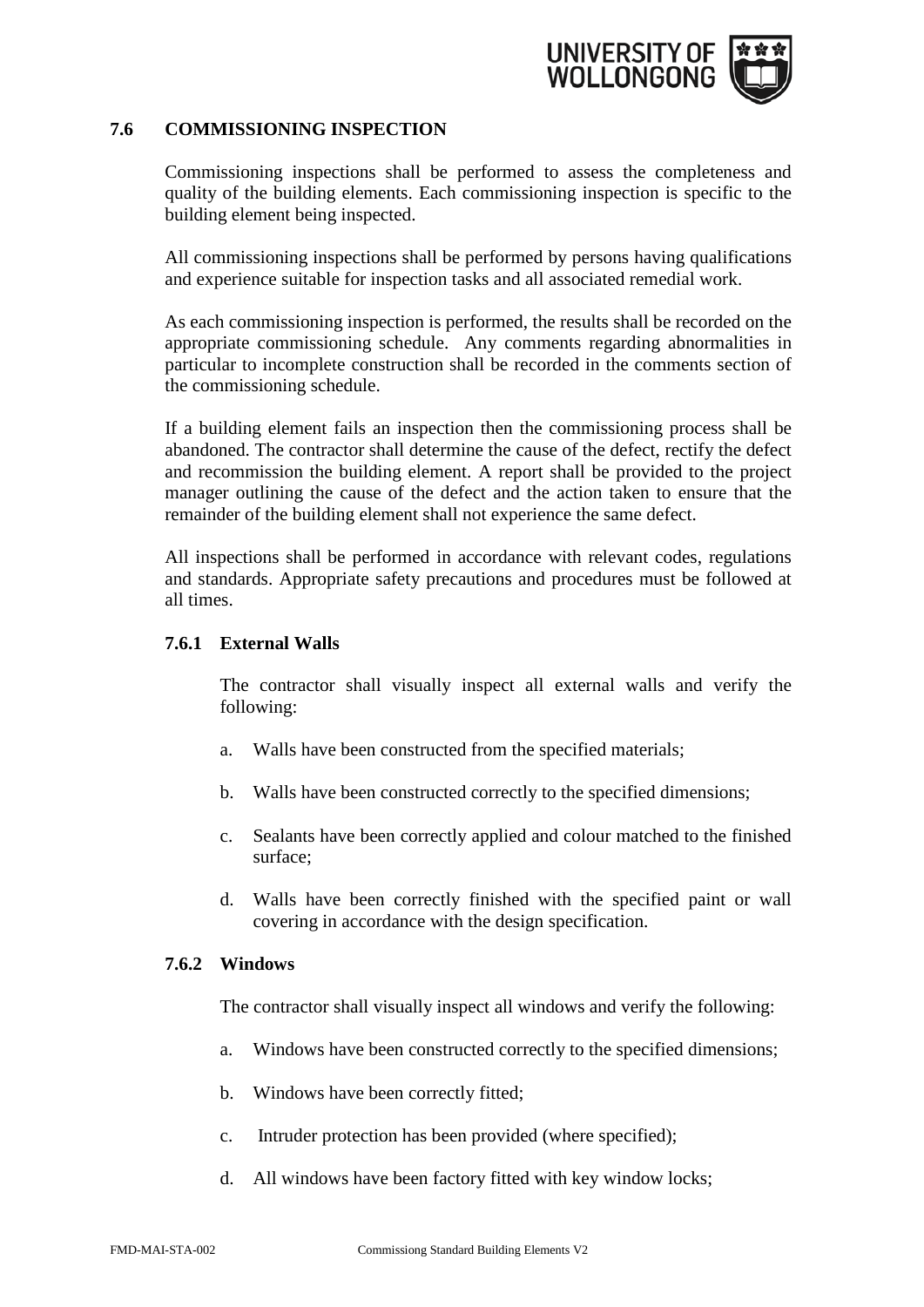

- e. Provisions for blinds to be installed (where specified);
- f. Windows to non-air-conditioned spaces have been provided with removable flyscreens.

# **7.6.3 Roofing**

The contractor shall visually inspect all roofing and verify the following:

- a. Roofing has been constructed from the specified materials;
- b. Roofing has been constructed correctly to the specified dimensions;
- c. Flashing has been correctly constructed in accordance with manufacturers instructions;
- d. Sealants have been correctly applied and colour matched to the finished surface;
- e. Safe and secure access has been provided to the roof;
- f. Safe roof walkways have been constructed with fall protection devices where necessary;
- g. Roof spaces have been provided with adequate safe access;
- h. Catwalks have been constructed in roof spaces;
- i. Roof spaces have been provided with sufficient lighting to enable safe usage 24 hours a day;
- j. Gutters have been provided with leaf and hail guards;
- k. Overflow relief provisions have been constructed correctly for all roof gutters;
- l. Sumps in concrete roofs have been provided with leaf and hail guards;
- m. Adequate insulation has been provided in roof spaces;
- n. The roof has been correctly finished with the specified paint or roof covering in accordance with the design specification.

# **7.6.4 Substructure**

The contractor shall visually inspect all substructure and verify the following:

a. Provisions have been provided to prevent water penetration to below ground functional or service areas;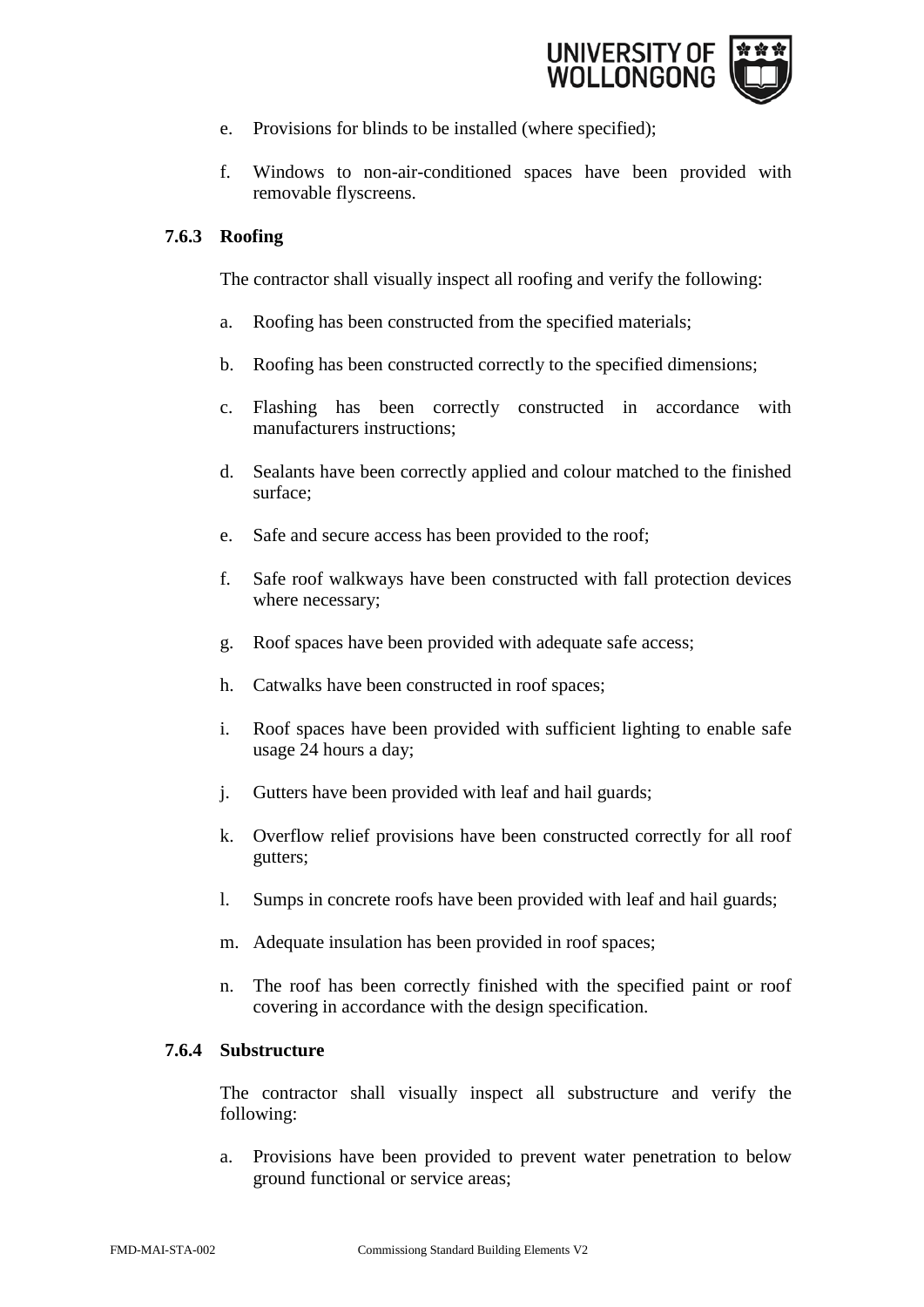

b. Provisions have been provided for the relief of hydrostatic pressure and subsoil drainage.

# **7.6.5 Ceilings**

The contractor shall visually inspect all ceilings and verify the following:

- a. The appropriate type of ceiling tiles have been selected (e.g. pre-painted plasterboard panels in wet areas);
- b. Ceiling fixtures have been correctly constructed;
- c. Eave soffit linings have been correctly constructed;
- d. The ceiling has been correctly finished with the specified paint, ceiling tiles or other material as specified in the design documentation.

## **7.6.6 Floors**

The contractor shall visually inspect all floors and verify the following:

- a. Floor penetrations have been correctly sealed to prevent noise and water penetrating between levels;
- b. Wet areas have been provided with floor waste drains and adequate falls to the drain have been provided;
- c. The fire rating of floors has not been compromised by penetrations;
- d. Laboratories have been provided with threshold seals at all doors to prevent flow of liquid to other areas of the building;
- e. Sealants have been correctly applied and colour matched to floor finishes;
- f. The floor has been correctly finished with the specified carpet, tiles, laminate or paint as specified in the design documentation.

## **7.6.7 Internal Walls & Partitions**

The contractor shall visually inspect all internal walls and partitions and verify the following:

- a. Walls have been constructed correctly to the specified dimensions;
- b. Skirting has been correctly constructed;
- c. Wet areas, such as sinks, have been provided with tiled splashback protection;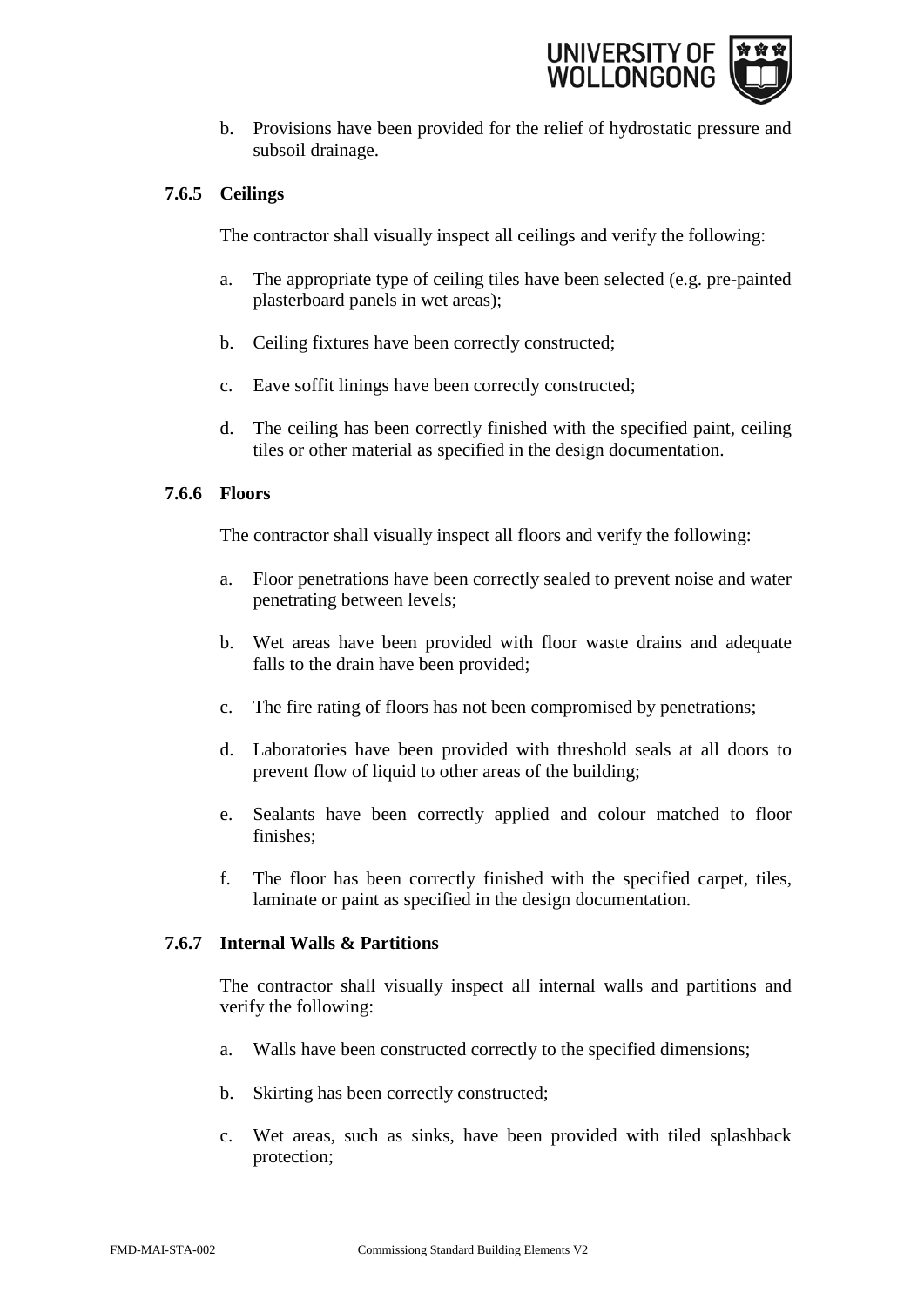

- d. Sealants have been correctly applied and colour matched to wall finishes;
- e. Internal walls and partitions have been adequately insulated;
- f. Walls and partitions have been correctly finished with the specified paint or wall covering as specified in the design documentation.

#### **7.6.8 Doors**

The contractor shall perform the following inspections and tests for all doors:

- a. Doors have been constructed correctly to the specified dimensions;
- b. Verify that acoustic seals have been correctly installed;
- c. Verify that hinges have been correctly fitted to the door and doorframe;
- d. Verify that the door swings smoothly and easily and sits flush with the doorframe when closed.

#### **7.6.9 Door Hardware**

The contractor shall perform the following inspections and tests for all door hardware:

- a. Visually inspect and verify door closers have been correctly installed;
- b. Visually inspect and verify push/pull plates and handles have been correctly installed;
- c. Visually inspect and verify kick plates have been correctly installed;
- d. Visually inspect and verify magnetic hold-open devices have been correctly installed (refer to Fire Services Commissioning Standard for functional tests);
- e. Visually inspect and verify that doorstops have been provided where necessary to prevent damage to walls or other objects;
- f. Verify door closers have been correctly calibrated by opening the door and allowing it to close automatically.

#### **7.6.10 Locks**

The contractor shall perform the following inspections and tests for all locks:

a. Verify locks have been correctly installed;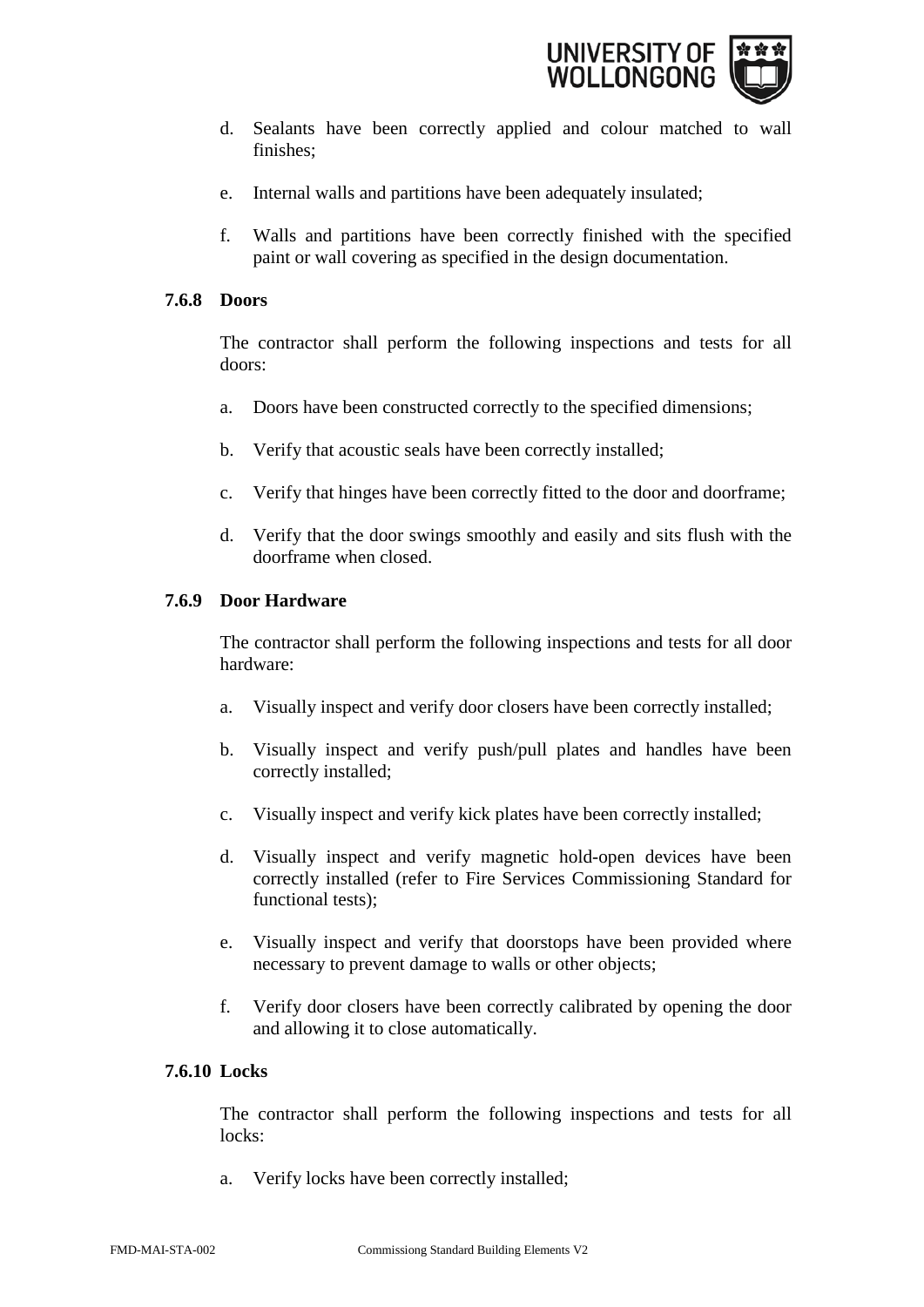

- b. Verify locks comply with UOW's grand master key system;
- c. Verify locking action operates smoothly to securely lock and unlock the door.

# **7.6.11 Furniture**

The contractor shall visually inspect all furniture and verify the following:

- a. Furniture has been installed at the correct location;
- b. Bookshelves for academic and support staff have been correctly constructed in accordance with specific user requirements;
- c. Lecterns have been correctly constructed and provided in lecture theatres;
- d. Fixed seating in lecture theatres has been correctly constructed;
- e. Ten percent of fixed seating in lecture theatres has been provided with left-handed writing tablets and are randomly distributed;
- f. Provisions have been made to accommodate people with disabilities by providing wheelchair spaces in areas of fixed seating;

# **7.6.12 Fittings & Fixtures**

The contractor shall visually inspect all fittings and fixtures and verify the following:

- a. A lockable notice board, not less than 3m in length, has been provided in each lobby;
- b. All signage has been correctly constructed and fixed in accordance with the UOW Sign Standards;
- c. Whiteboards, pin boards and directory boards are of the correct size and type;
- d. Whiteboards, pin boards and directory boards have been correctly constructed and fixed;
- e. Toilet washbasin areas have been provided with the following items:
	- Vanity bench unit with full width mirror;
	- Coat hooks;
	- Paper towel dispenser;
	- Hand towel dispenser with waste receptacle;
	- Soap dispenser over each basin;
	- General power outlet adjacent mirror;
	- Hand driers.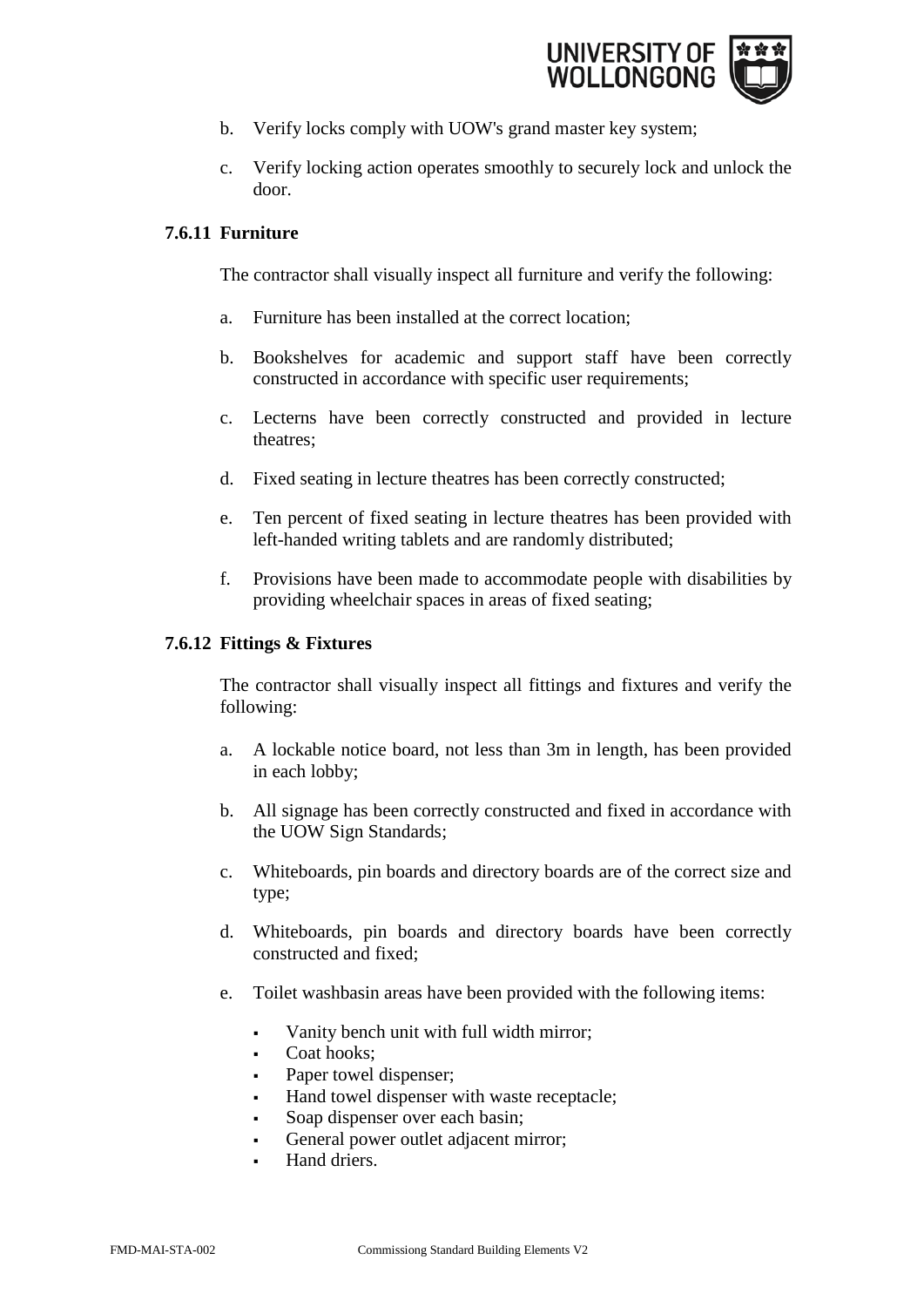

- f. Each toilet cubicle has been provided with the following items:
	- Toilet roll holder;
	- Coat hook.
- g. Each unisex toilet for people with disabilities has been provided with the following items:
	- Grab rails;
	- Mirror;
	- Basin;
	- Toilet roll holder;
	- Coat hook;
	- Hand drier;
	- Wall mounted folding baby change table.
- h. Each shower recess has been provided with the following items:
	- Soap holder;
	- Coat hooks;
	- Fixed bench seat;
	- Shower screen door.
- i. Each kitchenette has been provided with the following items:
	- Sink;
	- Hot and cold running water;
	- Cupboard;
	- Drainer and splashback;
	- Space for a refrigerator;
	- Microwave;
	- Continuous boiling water unit;
	- Towel rail;
	- Utensil drawer.
- j. Each common room kitchen has been provided with the following items:
	- An approved dishwasher;
	- Sink;
	- Hot and cold running water;
	- Cupboard;
	- Drainer and splashback;
	- Space for a refrigerator;
	- Microwave;
	- Continuous boiling water unit;
	- Towel rail;
	- Utensil drawer.
- k. Chilled water drinking fountains have been provided and are accessible to people with disabilities;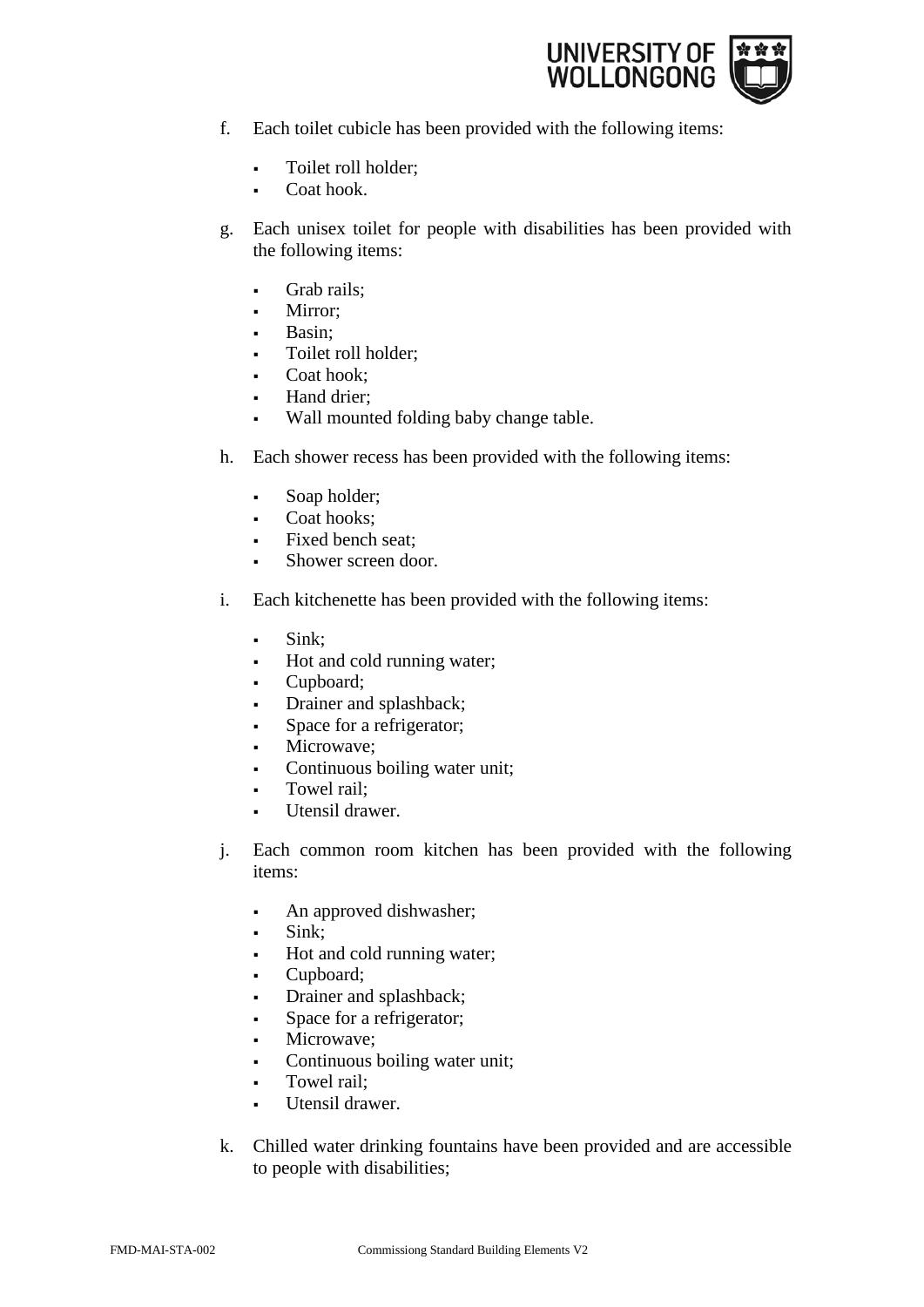

- l. Compactus units have been correctly constructed and that the structural design and capacity of the floor is adequate to support the compactus when fully loaded;
- m. Projection screens have been correctly constructed and provided in lecture theatres, classrooms and seminar rooms;
- n. Where art works are to be located, verify that hanging tracks have been provided for hanging art works;
- o. Where art works are to be located, verify that the correct type of lighting has been provided;
- p. Workstations have been provided with adequate lighting, power and data and communications connections.

#### **7.6.13 Disabled Access**

The contractor shall consider accessibility for people with a disability during visual inspection of all areas of the building. The contractor shall pay particular attention to the following:

- a. Provision of adequate disabled access and egress paths;
- b. Provisions for people with disabilities in special areas of the building (e.g. lift controls, toilets, kitchens, etc).

## **7.6.14 Service Paths**

The contractor shall visually inspect all service paths and verify the following:

- a. Adequate service paths have been provided for each building element and building service;
- b. Service paths are easily accessible;
- c. Adequate spare capacity of service paths has been provided for future usage;
- d. Service paths do not compromise the fire separation of building services.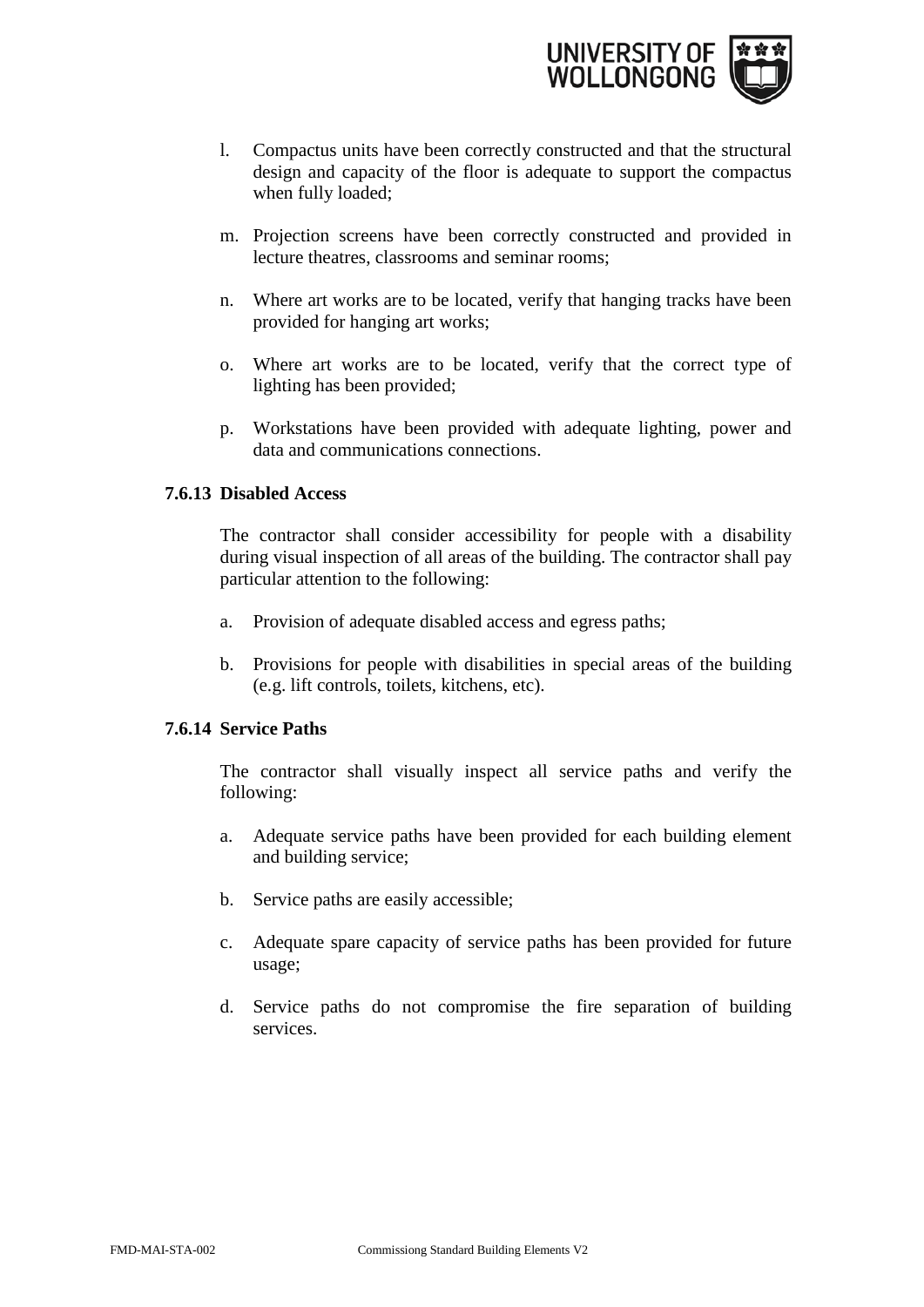

# **7.7 MINOR DEFECTS**

As minor defects are identified during the commissioning inspections, each defect shall be rectified before proceeding to the next inspection. The building element that was found to be defective will be recorded in the commissioning report.

Once rectification is complete, the building element shall be recommissioned and the results recorded in the commissioning schedules.

# **7.8 COMMISSIONING SCHEDULES**

The commissioning schedules shall be completed in accordance with this standard. Where building elements need to be recommissioned, the recommissioning results shall be recorded. At the completion of the commissioning inspections, UOW shall have one complete set of commissioning schedules containing all building elements that are free of defects.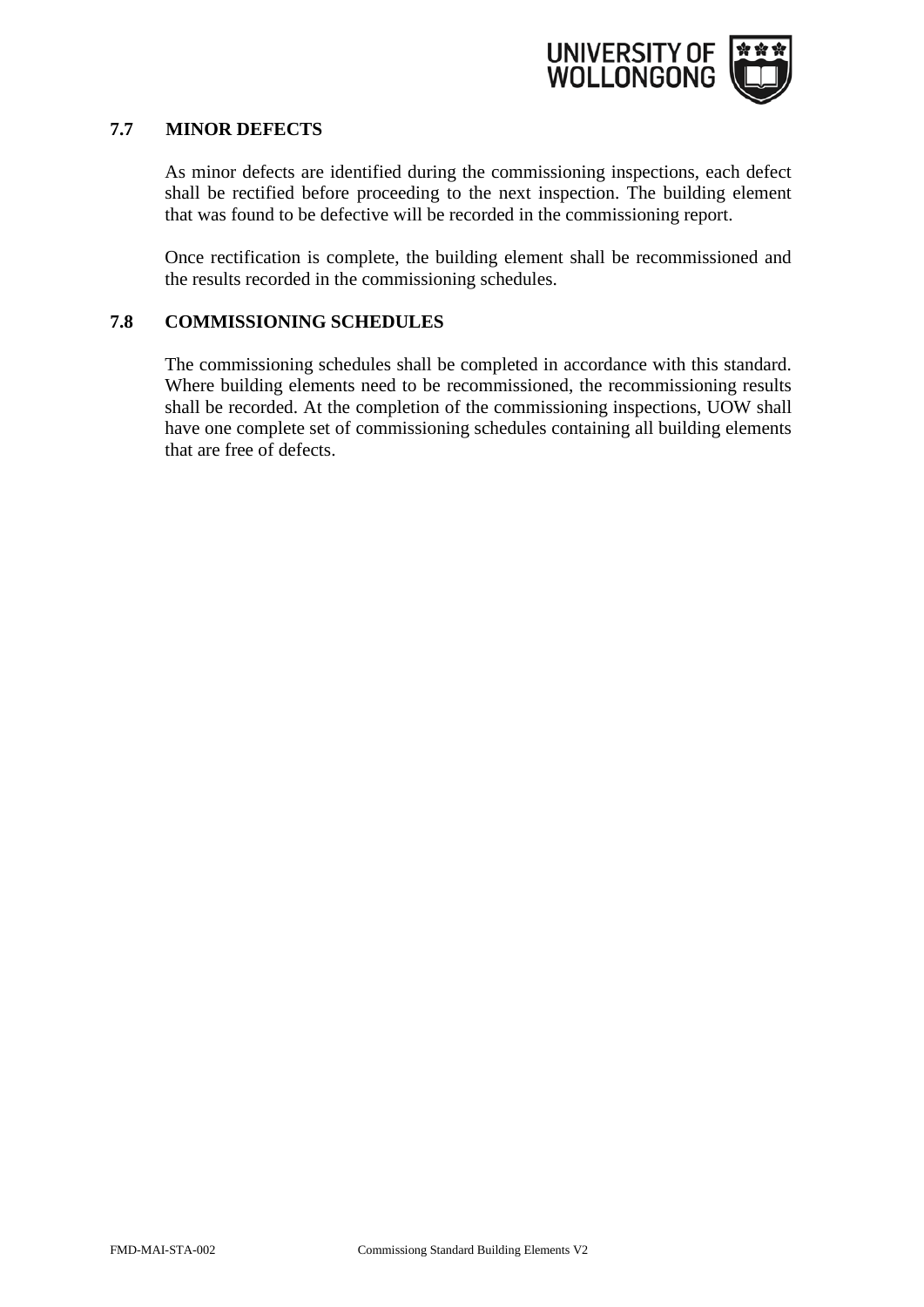

#### **7.8.1 Building Elements Commissioning Schedule - External Walls**

| <b>Test/Inspection</b> | Pass   | <b>Commissioning</b><br><b>Results</b><br>Fail | <b>Test/Inspection Reference Notes</b> | <b>Defect Details</b> |  |
|------------------------|--------|------------------------------------------------|----------------------------------------|-----------------------|--|
| Construction           | $\Box$ | $\Box$                                         |                                        |                       |  |
| Type of Materials      | $\Box$ | $\Box$                                         |                                        |                       |  |
| Sealants               | $\Box$ | $\Box$                                         |                                        |                       |  |
| Wall Finishes          | $\Box$ | $\Box$                                         |                                        |                       |  |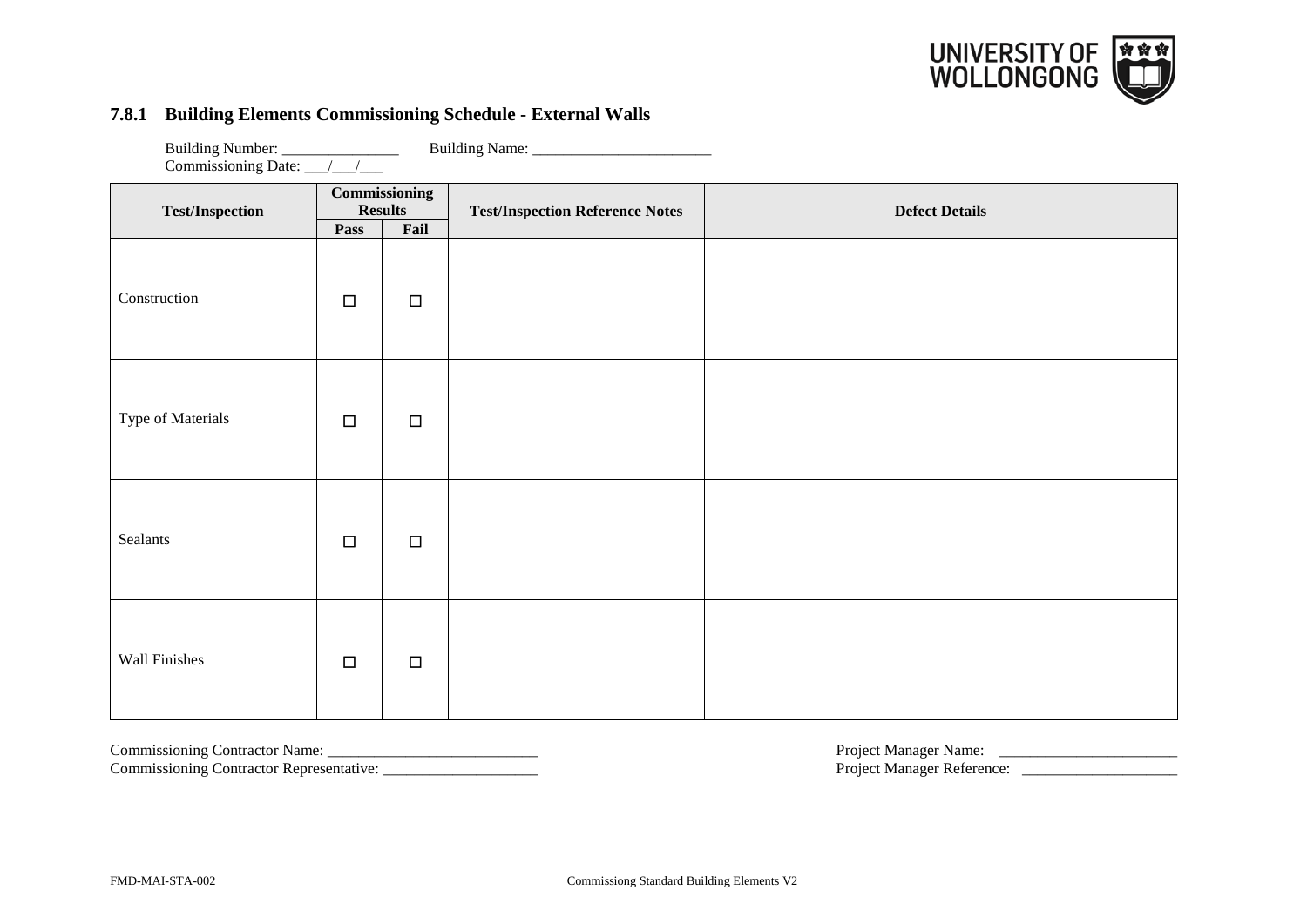

#### **7.8.2 Building Elements Commissioning Schedule - Windows**

Building Number: \_\_\_\_\_\_\_\_\_\_\_\_\_\_\_\_\_\_\_\_ Building Name: \_\_\_\_\_\_\_\_\_\_\_\_\_\_\_\_\_\_\_\_\_\_\_\_\_\_\_ Commissioning Date: \_\_\_/\_\_\_/\_\_\_

|                                   |        | Commissioning          |                                        |                       |
|-----------------------------------|--------|------------------------|----------------------------------------|-----------------------|
| <b>Test/Inspection</b>            | Pass   | <b>Results</b><br>Fail | <b>Test/Inspection Reference Notes</b> | <b>Defect Details</b> |
| Construction                      | $\Box$ | $\Box$                 |                                        |                       |
| Type of Materials                 | $\Box$ | $\Box$                 |                                        |                       |
| <b>Intruder Access Protection</b> | $\Box$ | $\Box$                 |                                        |                       |
| Window Locks                      | $\Box$ | $\Box$                 |                                        |                       |
| Window Blinds                     | $\Box$ | $\Box$                 |                                        |                       |
| Flyscreens                        | $\Box$ | $\Box$                 |                                        |                       |
| Window Access for Cleaning        | $\Box$ | $\Box$                 |                                        |                       |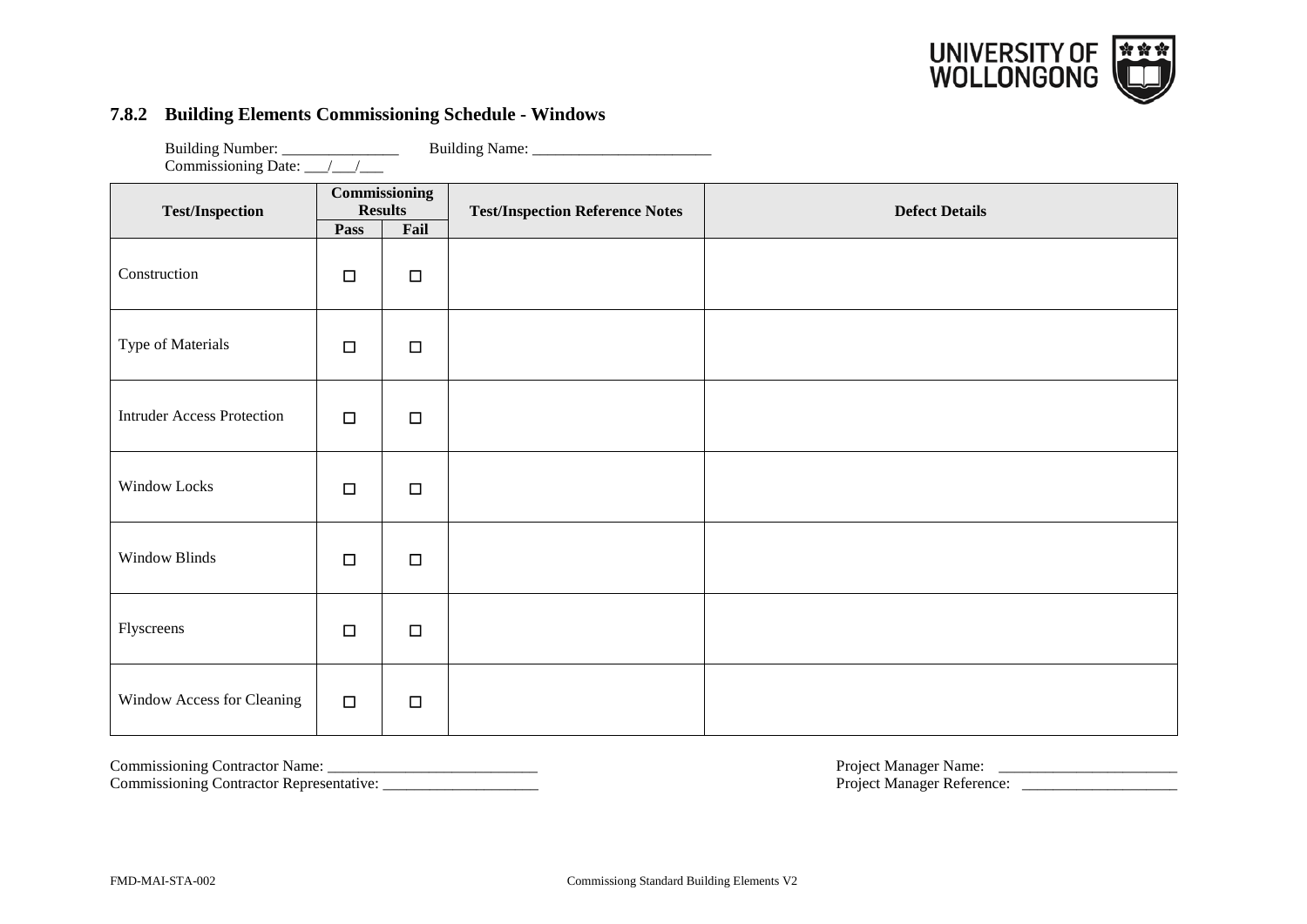

#### **7.8.3 Building Elements Commissioning Schedule - Roofing**

| <b>Test/Inspection</b>         |        | Commissioning<br><b>Results</b> | <b>Test/Inspection Reference Notes</b> | <b>Defect Details</b> |
|--------------------------------|--------|---------------------------------|----------------------------------------|-----------------------|
|                                | Pass   | Fail                            |                                        |                       |
| Construction                   | $\Box$ | $\Box$                          |                                        |                       |
| Type of Materials              | $\Box$ | $\Box$                          |                                        |                       |
| Flashing                       | $\Box$ | $\Box$                          |                                        |                       |
| <b>Sealants</b>                | $\Box$ | $\Box$                          |                                        |                       |
| Roof Access                    | $\Box$ | $\Box$                          |                                        |                       |
| <b>Fall Protection Devices</b> | $\Box$ | $\Box$                          |                                        |                       |
| Roof Space Access              | $\Box$ | $\Box$                          |                                        |                       |
| Roof Space Catwalks            | $\Box$ | $\Box$                          |                                        |                       |
| Roof Space Lighting            | $\Box$ | $\Box$                          |                                        |                       |
| Gutters                        | $\Box$ | $\Box$                          |                                        |                       |
| <b>Overflow Relief</b>         | $\Box$ | $\Box$                          |                                        |                       |
| Leaf & Hail Guards             | $\Box$ | $\Box$                          |                                        |                       |
| Insulation                     | $\Box$ | $\Box$                          |                                        |                       |
| Roof finish                    | $\Box$ | $\Box$                          |                                        |                       |

Commissioning Contractor Representative: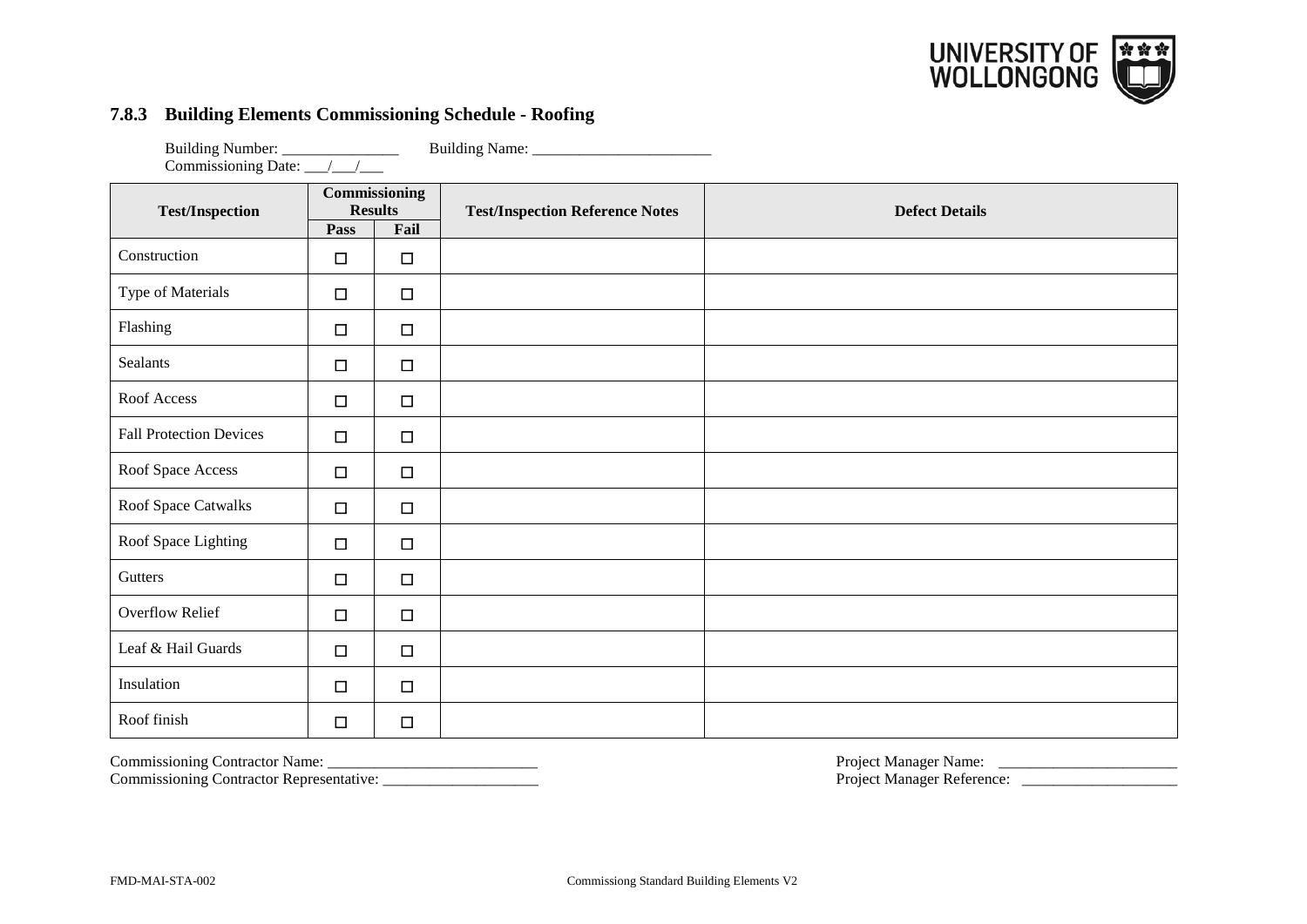

#### **7.8.4 Building Elements Commissioning Schedule - Substructure**

| <b>Test/Inspection</b>       | Pass   | <b>Commissioning</b><br><b>Results</b><br>Fail | <b>Test/Inspection Reference Notes</b> | <b>Defect Details</b> |
|------------------------------|--------|------------------------------------------------|----------------------------------------|-----------------------|
| Construction                 | $\Box$ | $\Box$                                         |                                        |                       |
| Water Penetration Protection | $\Box$ | $\Box$                                         |                                        |                       |
| Subsoil Drainage             | $\Box$ | $\Box$                                         |                                        |                       |
| Hydrostatic Pressure Relief  | $\Box$ | $\Box$                                         |                                        |                       |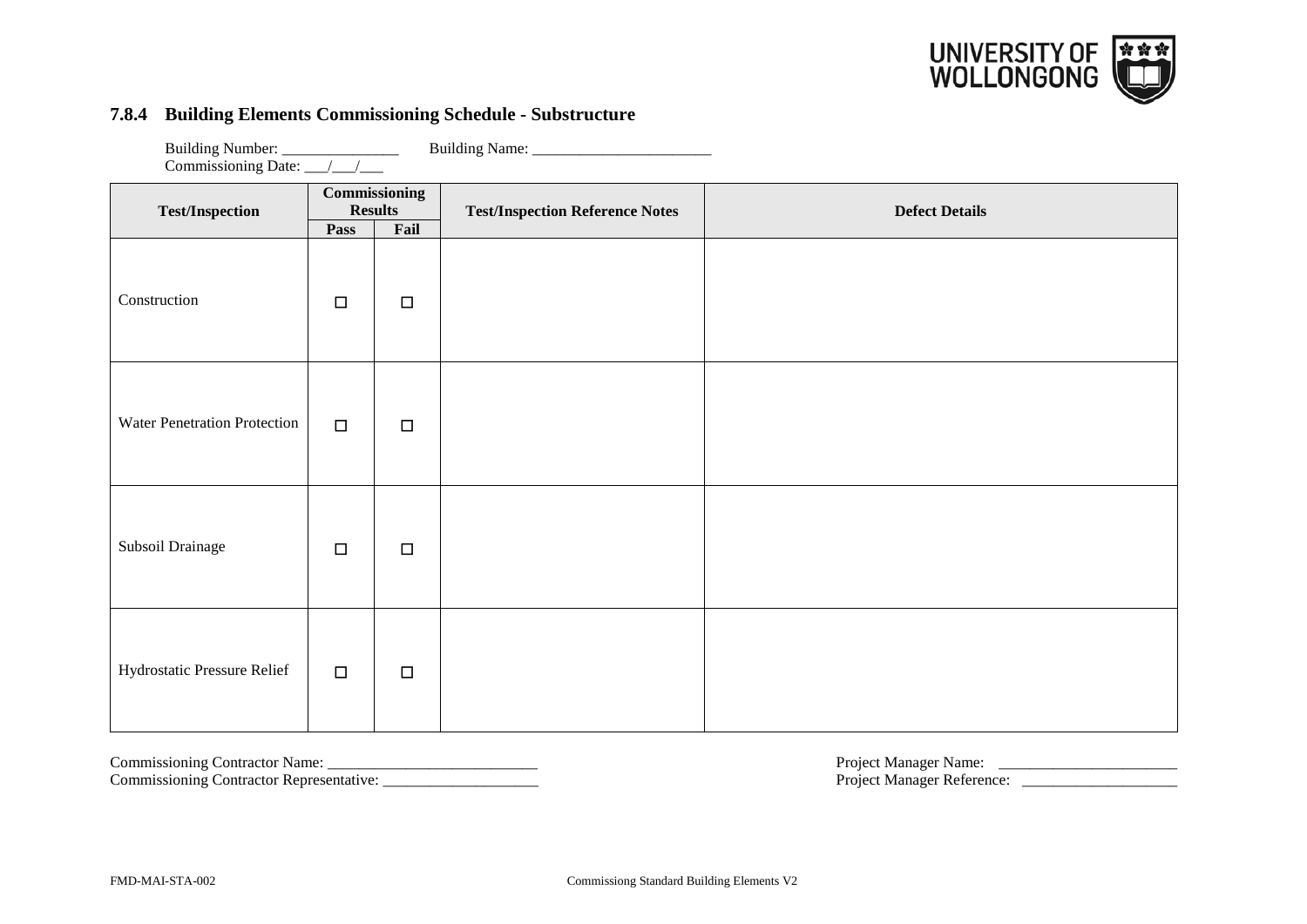

# **7.8.5 Building Elements Commissioning Schedule - Ceilings**

Building Number: \_\_\_\_\_\_\_\_\_\_\_\_\_\_\_ Building Name: \_\_\_\_\_\_\_\_\_\_\_\_\_\_\_\_\_\_\_\_\_\_\_

| Commissioning Date: __/__/__ |        |                                 |                                        |                       |  |
|------------------------------|--------|---------------------------------|----------------------------------------|-----------------------|--|
| <b>Test/Inspection</b>       |        | Commissioning<br><b>Results</b> | <b>Test/Inspection Reference Notes</b> | <b>Defect Details</b> |  |
|                              | Pass   | Fail                            |                                        |                       |  |
| Construction                 | $\Box$ | $\Box$                          |                                        |                       |  |
| Type of Materials            | $\Box$ | $\Box$                          |                                        |                       |  |
| <b>Ceiling Fixtures</b>      | $\Box$ | $\Box$                          |                                        |                       |  |
| Eave Soffit Linings          | $\Box$ | $\Box$                          |                                        |                       |  |
| <b>Ceiling Finishes</b>      | $\Box$ | $\Box$                          |                                        |                       |  |

Commissioning Contractor Representative: \_\_\_\_\_\_\_\_\_\_\_\_\_\_\_\_\_\_\_\_ Project Manager Reference: \_\_\_\_\_\_\_\_\_\_\_\_\_\_\_\_\_\_\_\_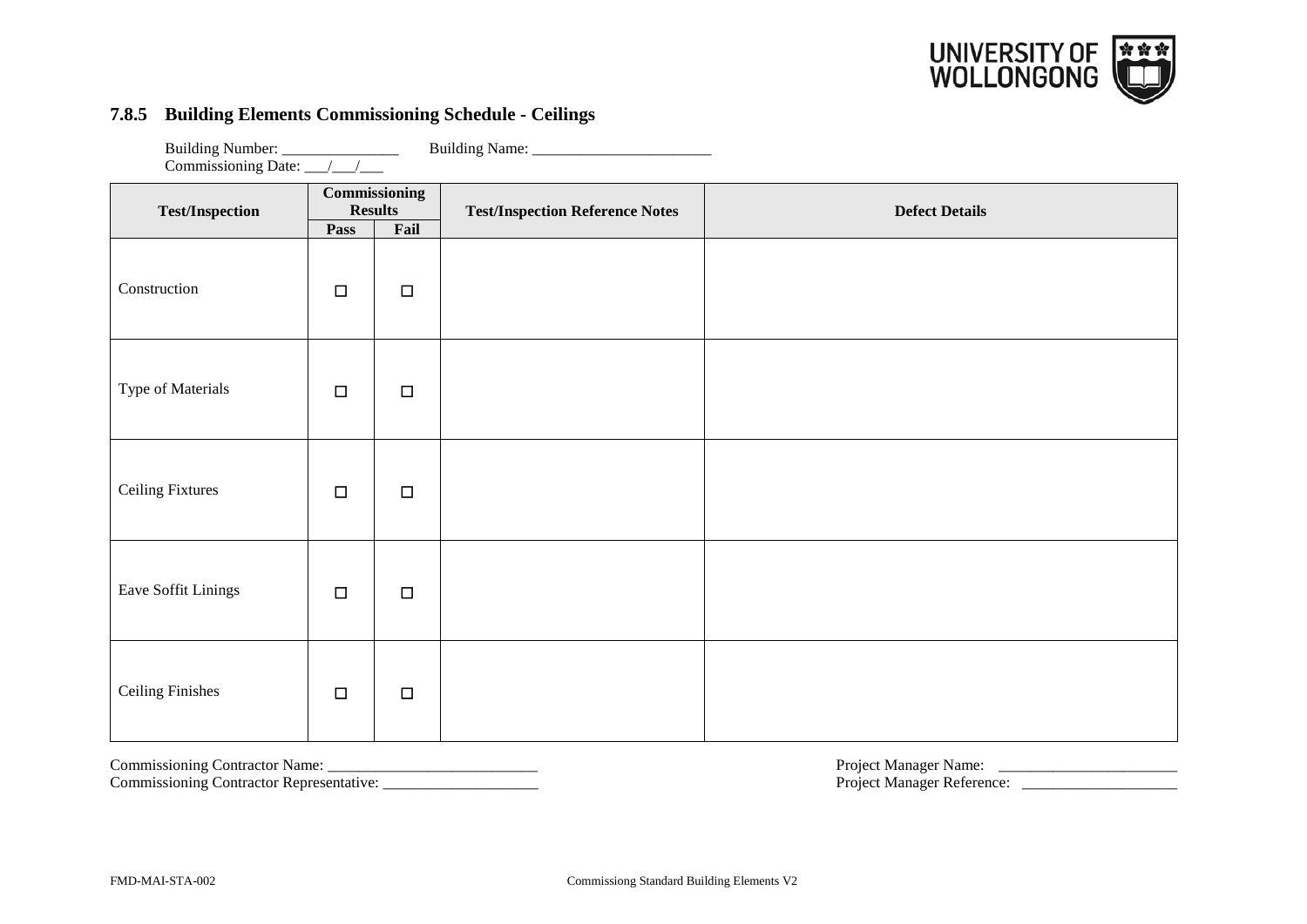

#### **7.8.6 Building Elements Commissioning Schedule - Floor**

Building Number: \_\_\_\_\_\_\_\_\_\_\_\_\_\_\_\_\_\_\_\_ Building Name: \_\_\_\_\_\_\_\_\_\_\_\_\_\_\_\_\_\_\_\_\_\_\_\_\_\_\_ Commissioning Date: \_\_\_/\_\_\_/\_\_\_

| <b>Test/Inspection</b>         |        | Commissioning<br><b>Results</b> | <b>Test/Inspection Reference Notes</b> | <b>Defect Details</b> |
|--------------------------------|--------|---------------------------------|----------------------------------------|-----------------------|
|                                | Pass   | Fail                            |                                        |                       |
| Construction                   | $\Box$ | $\Box$                          |                                        |                       |
| <b>Floor Penetration Seals</b> | $\Box$ | $\Box$                          |                                        |                       |
| Floor Waste Drains             | $\Box$ | $\Box$                          |                                        |                       |
| Floor Penetration Fire Rating  | $\Box$ | $\Box$                          |                                        |                       |
| Laboratory Threshold Seals     | $\Box$ | $\Box$                          |                                        |                       |
| Sealants                       | $\Box$ | $\Box$                          |                                        |                       |
| <b>Floor Finishes</b>          | $\Box$ | $\Box$                          |                                        |                       |

Commissioning Contractor Representative: \_\_\_\_\_\_\_\_\_\_\_\_\_\_\_\_\_\_\_\_ Project Manager Reference: \_\_\_\_\_\_\_\_\_\_\_\_\_\_\_\_\_\_\_\_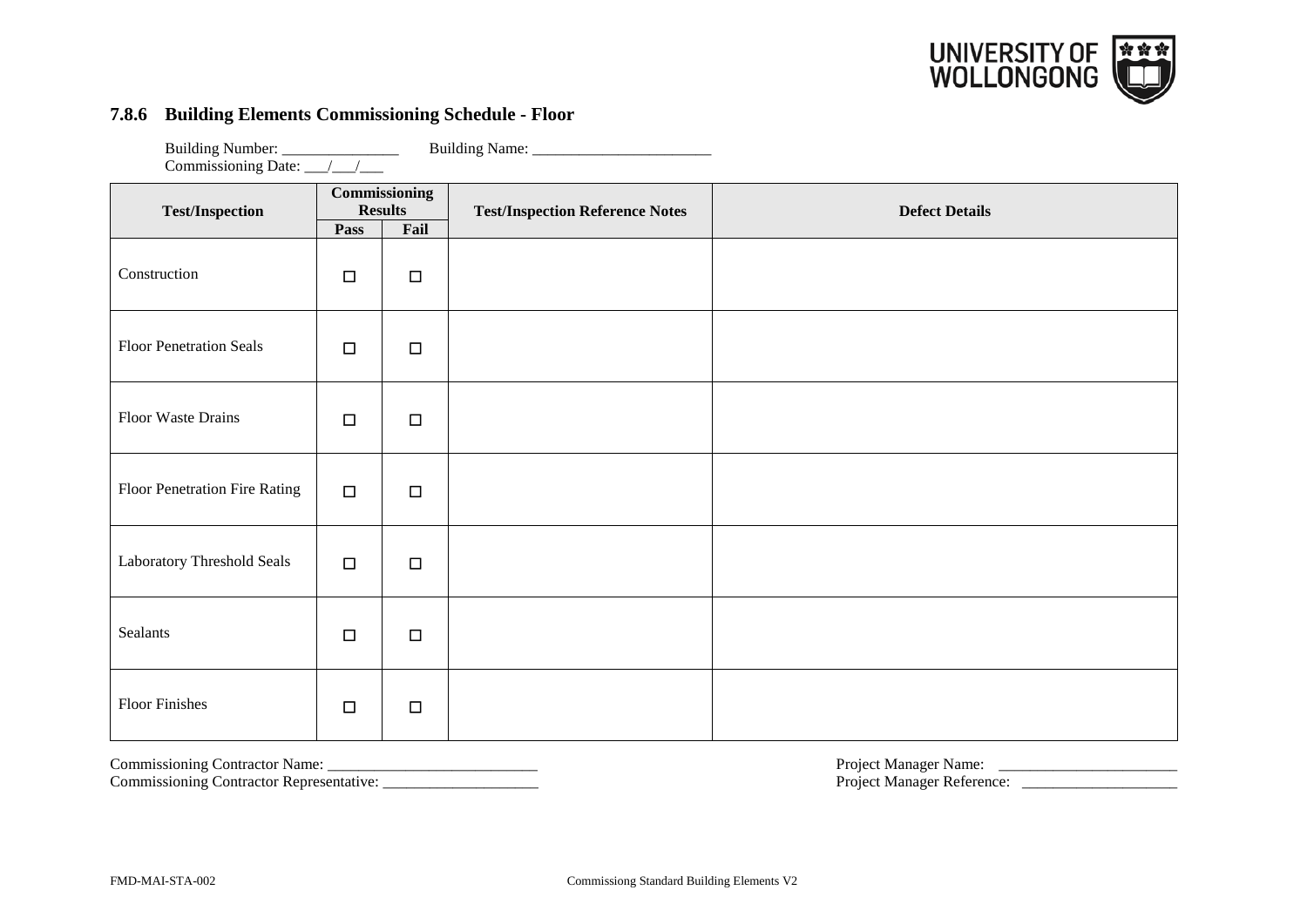

#### **7.8.7 Building Elements Commissioning Schedule - Internal Walls & Partitions**

Building Number: \_\_\_\_\_\_\_\_\_\_\_\_\_\_\_ Building Name: \_\_\_\_\_\_\_\_\_\_\_\_\_\_\_\_\_\_\_\_\_\_\_

| Commissioning Date: __/__/___ |                                        |        |                                        |                       |  |
|-------------------------------|----------------------------------------|--------|----------------------------------------|-----------------------|--|
| <b>Test/Inspection</b>        | <b>Commissioning</b><br><b>Results</b> |        | <b>Test/Inspection Reference Notes</b> | <b>Defect Details</b> |  |
|                               | Pass                                   | Fail   |                                        |                       |  |
| Construction                  | $\Box$                                 | $\Box$ |                                        |                       |  |
| Skirting                      | $\Box$                                 | $\Box$ |                                        |                       |  |
| Splashback Protection         | $\Box$                                 | $\Box$ |                                        |                       |  |
| Sealants                      | $\Box$                                 | $\Box$ |                                        |                       |  |
| Insulation                    | $\Box$                                 | $\Box$ |                                        |                       |  |
| Wall Finish                   | $\Box$                                 | $\Box$ |                                        |                       |  |

Commissioning Contractor Representative: \_\_\_\_\_\_\_\_\_\_\_\_\_\_\_\_\_\_\_\_ Project Manager Reference: \_\_\_\_\_\_\_\_\_\_\_\_\_\_\_\_\_\_\_\_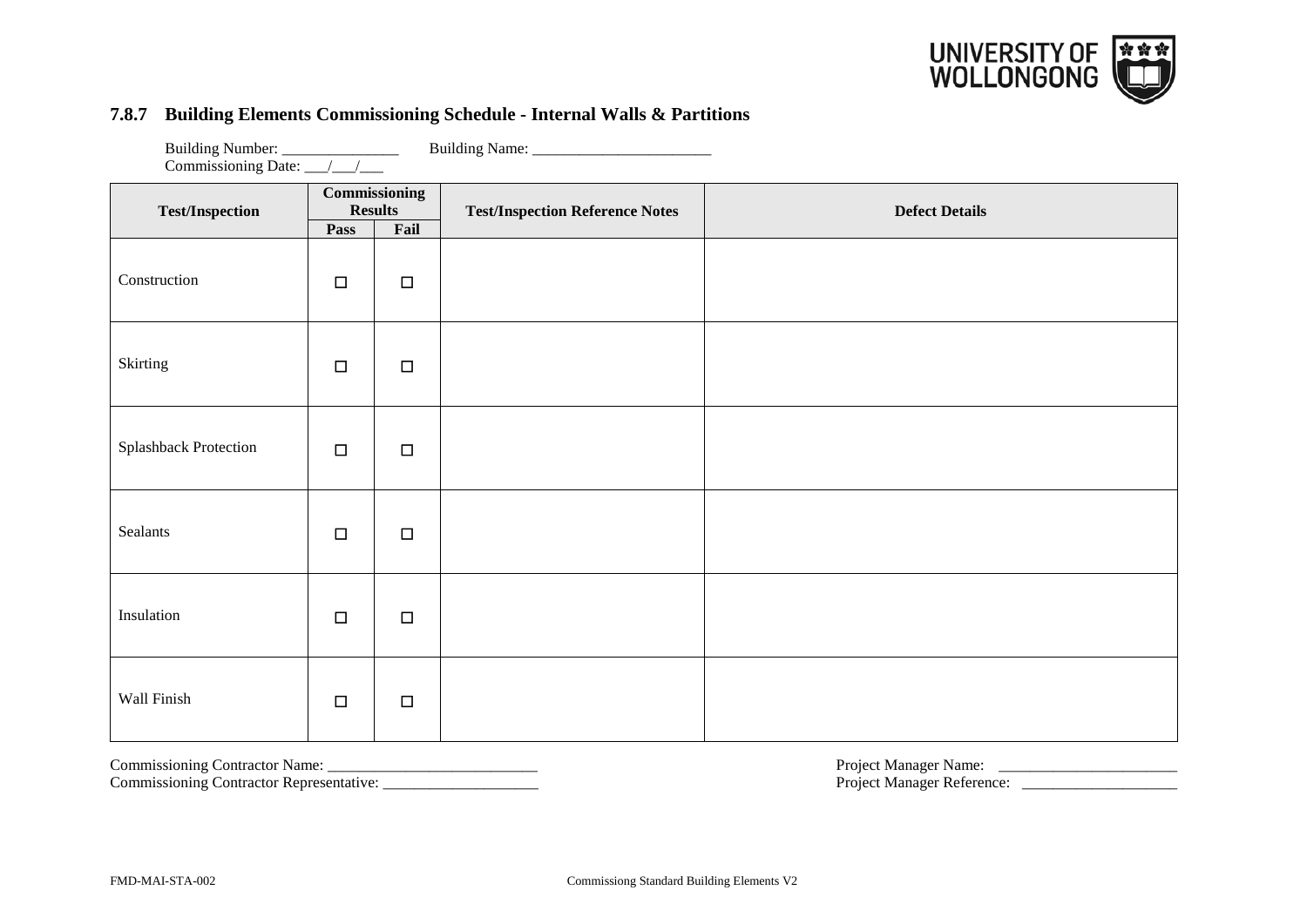

# **7.8.8 Building Elements Commissioning Schedule - Doors**

| <b>Test/Inspection</b> | Commissioning<br><b>Results</b> |        | <b>Test/Inspection Reference Notes</b> | <b>Defect Details</b> |  |
|------------------------|---------------------------------|--------|----------------------------------------|-----------------------|--|
|                        | Pass                            | Fail   |                                        |                       |  |
| Door Number:           |                                 |        |                                        |                       |  |
| Construction           | $\Box$                          | $\Box$ |                                        |                       |  |
| <b>Acoustic Seals</b>  | $\Box$                          | $\Box$ |                                        |                       |  |
| Hinges                 | $\Box$                          | $\Box$ |                                        |                       |  |
| Door Number:           |                                 |        |                                        |                       |  |
| Construction           | $\Box$                          | $\Box$ |                                        |                       |  |
| <b>Acoustic Seals</b>  | $\Box$                          | $\Box$ |                                        |                       |  |
| Hinges                 | $\Box$                          | $\Box$ |                                        |                       |  |
| Door Number: _____     |                                 |        |                                        |                       |  |
| Construction           | $\Box$                          | $\Box$ |                                        |                       |  |
| <b>Acoustic Seals</b>  | $\Box$                          | $\Box$ |                                        |                       |  |
| Hinges                 | $\Box$                          | $\Box$ |                                        |                       |  |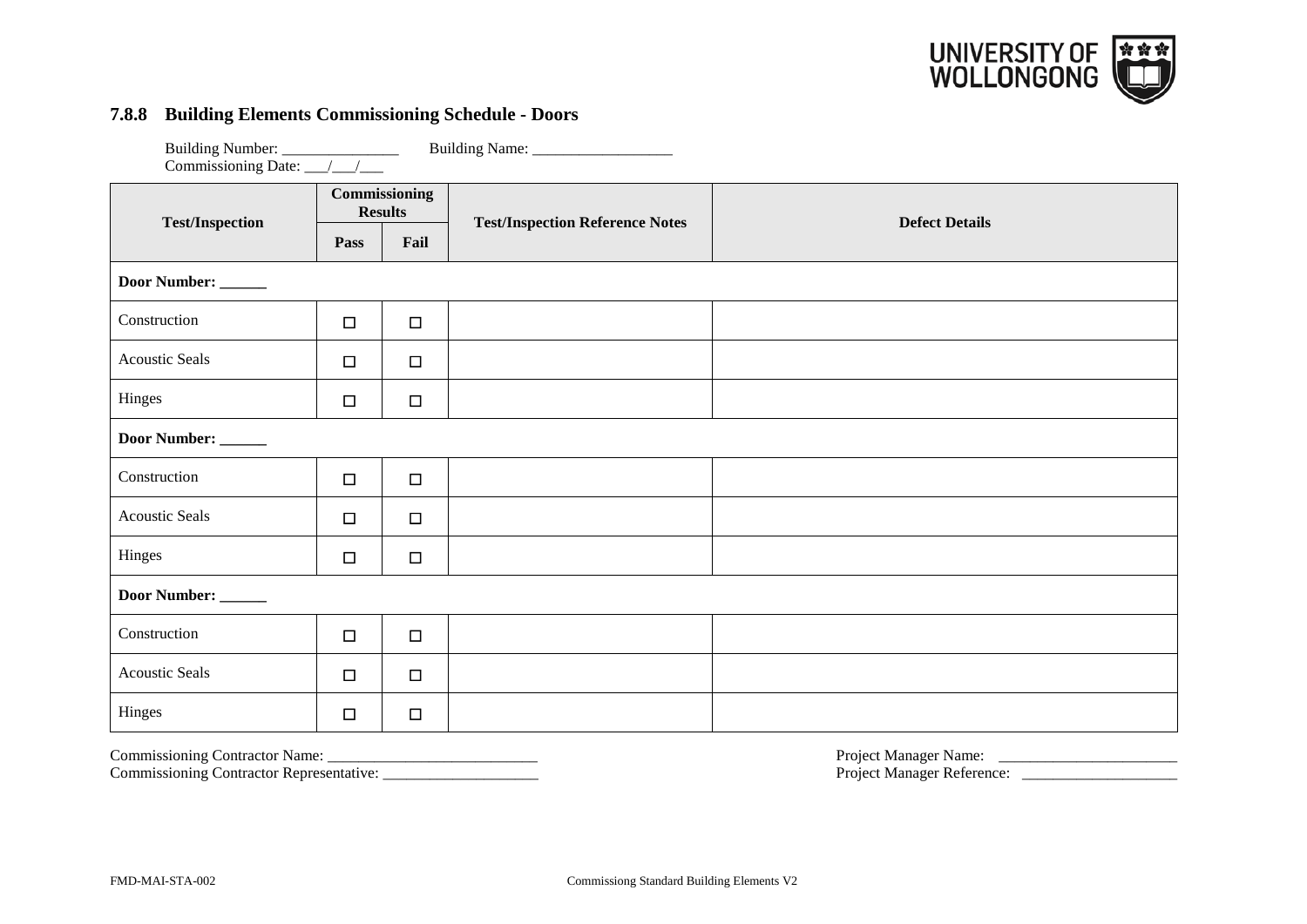

# **7.8.9 Building Elements Commissioning Schedule - Door Hardware**

| Building Name: _________________ |                                 |        |                                        |                       |  |  |
|----------------------------------|---------------------------------|--------|----------------------------------------|-----------------------|--|--|
| <b>Test/Inspection</b>           | Commissioning<br><b>Results</b> |        | <b>Test/Inspection Reference Notes</b> | <b>Defect Details</b> |  |  |
|                                  | Pass                            | Fail   |                                        |                       |  |  |
| Door Number:                     |                                 |        |                                        |                       |  |  |
| Construction                     | $\Box$                          | $\Box$ |                                        |                       |  |  |
| Door Closers                     | $\Box$                          | $\Box$ |                                        |                       |  |  |
| Push/Pull Plates & Handles       | $\Box$                          | $\Box$ |                                        |                       |  |  |
| <b>Kick Plates</b>               | $\Box$                          | $\Box$ |                                        |                       |  |  |
| Magnetic Hold-open Devices       | $\Box$                          | $\Box$ |                                        |                       |  |  |
| Doorstops                        | $\Box$                          | $\Box$ |                                        |                       |  |  |
| Door Number:                     |                                 |        |                                        |                       |  |  |
| Construction                     | $\Box$                          | $\Box$ |                                        |                       |  |  |
| Door Closers                     | $\Box$                          | $\Box$ |                                        |                       |  |  |
| Push/Pull Plates & Handles       | $\Box$                          | $\Box$ |                                        |                       |  |  |
| <b>Kick Plates</b>               | $\Box$                          | $\Box$ |                                        |                       |  |  |
| Magnetic Hold-open Devices       | $\Box$                          | $\Box$ |                                        |                       |  |  |
| Doorstops                        | $\Box$                          | $\Box$ |                                        |                       |  |  |

Commissioning Contractor Representative: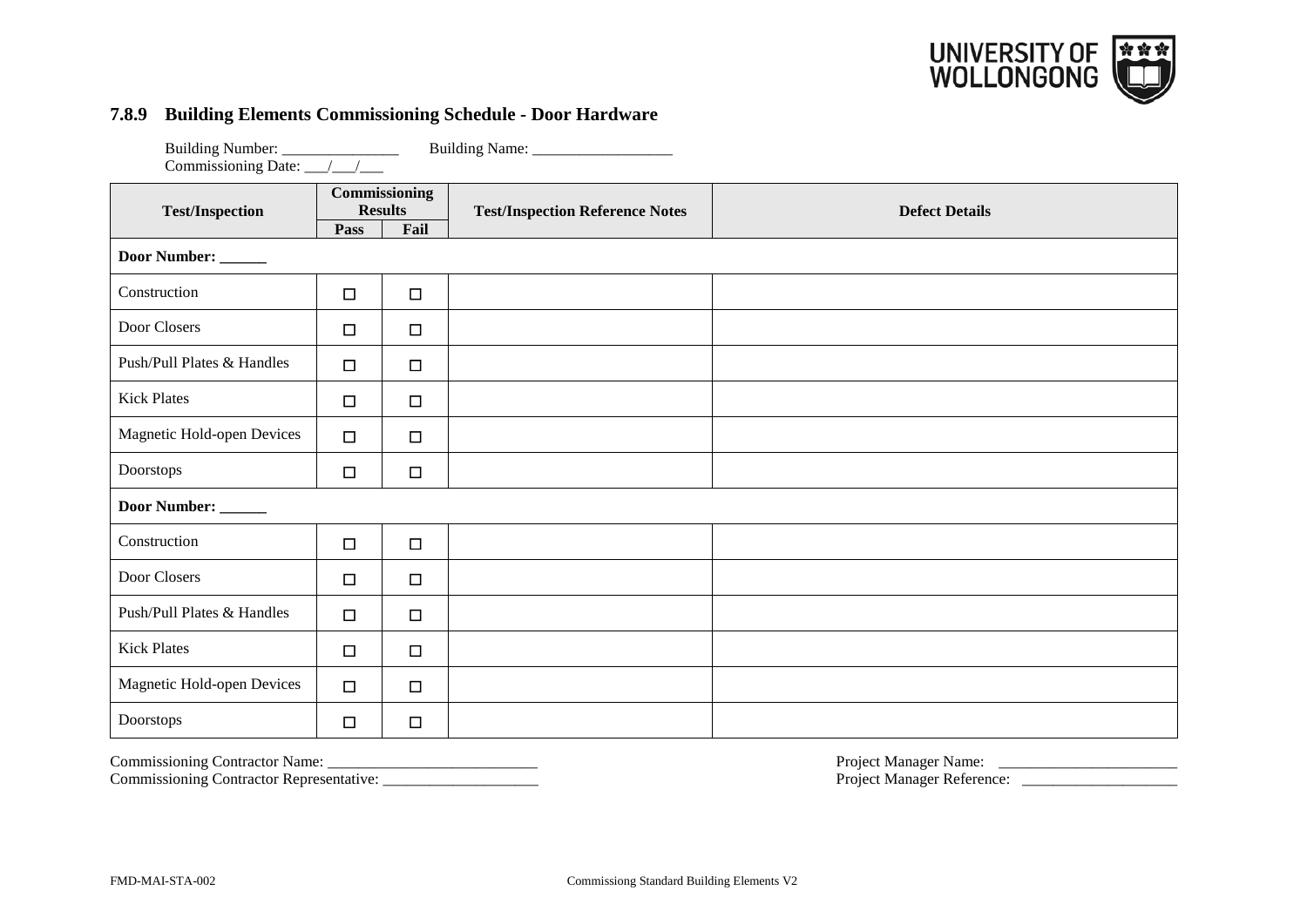

# **7.8.10 Building Elements Commissioning Schedule - Locks**

| Building Number: _________________                      |                        |                       |                                        |                       |
|---------------------------------------------------------|------------------------|-----------------------|----------------------------------------|-----------------------|
| <b>Test/Inspection</b>                                  | <b>Results</b><br>Pass | Commissioning<br>Fail | <b>Test/Inspection Reference Notes</b> | <b>Defect Details</b> |
| Door Number: _____                                      |                        |                       |                                        |                       |
| Construction                                            | $\Box$                 | $\Box$                |                                        |                       |
| Compliance with UOW's<br><b>Grand Master Key System</b> | $\Box$                 | $\Box$                |                                        |                       |
| Locking Action                                          | $\Box$                 | $\Box$                |                                        |                       |
| Door Number:                                            |                        |                       |                                        |                       |
| Construction                                            | $\Box$                 | $\Box$                |                                        |                       |
| Compliance with UOW's<br>Grand Master Key System        | $\Box$                 | $\Box$                |                                        |                       |
| Locking Action                                          | $\Box$                 | $\Box$                |                                        |                       |
| Door Number: _____                                      |                        |                       |                                        |                       |
| Construction                                            | $\Box$                 | $\Box$                |                                        |                       |
| Compliance with UOW's<br>Grand Master Key System        | $\Box$                 | $\Box$                |                                        |                       |
| Locking Action                                          | $\Box$                 | $\Box$                |                                        |                       |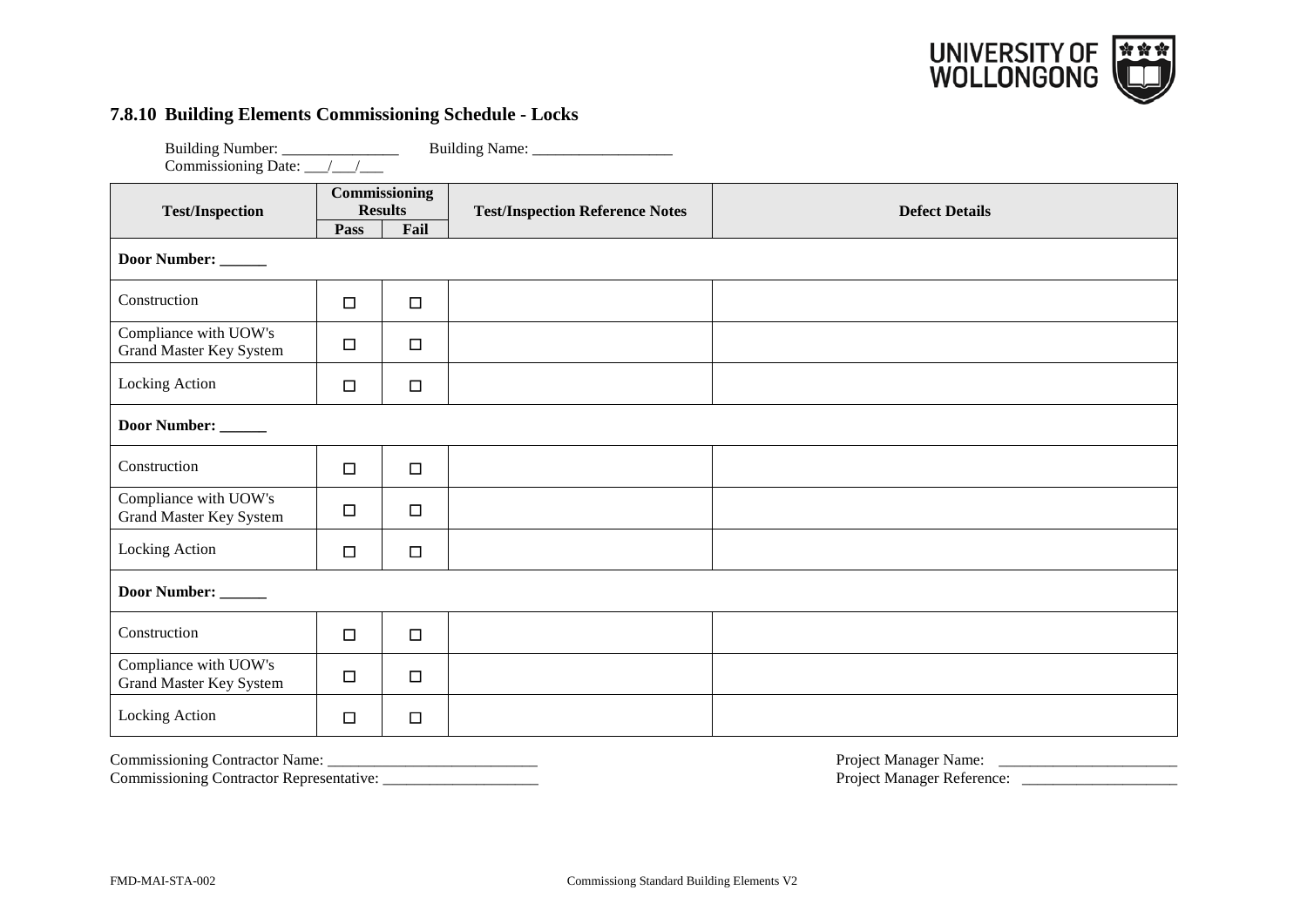

# **7.8.11 Building Elements Commissioning Schedule - Furniture**

Building Number: \_\_\_\_\_\_\_\_\_\_\_\_\_\_\_\_\_\_\_\_ Building Name: \_\_\_\_\_\_\_\_\_\_\_\_\_\_\_\_\_\_\_\_\_\_\_\_\_\_\_ Commissioning Date: \_\_\_/\_\_\_/\_\_\_

| <b>Test/Inspection</b> |        | <b>Commissioning</b><br><b>Results</b> | <b>Test/Inspection Reference Notes</b> | <b>Defect Details</b> |
|------------------------|--------|----------------------------------------|----------------------------------------|-----------------------|
|                        | Pass   | Fail                                   |                                        |                       |
| Location               | $\Box$ | $\Box$                                 |                                        |                       |
| Bookshelves            | $\Box$ | $\Box$                                 |                                        |                       |
| Lecterns               | $\Box$ | $\Box$                                 |                                        |                       |
| <b>Fixed Seating</b>   | $\Box$ | $\Box$                                 |                                        |                       |

Commissioning Contractor Representative: \_\_\_\_\_\_\_\_\_\_\_\_\_\_\_\_\_\_\_\_ Project Manager Reference: \_\_\_\_\_\_\_\_\_\_\_\_\_\_\_\_\_\_\_\_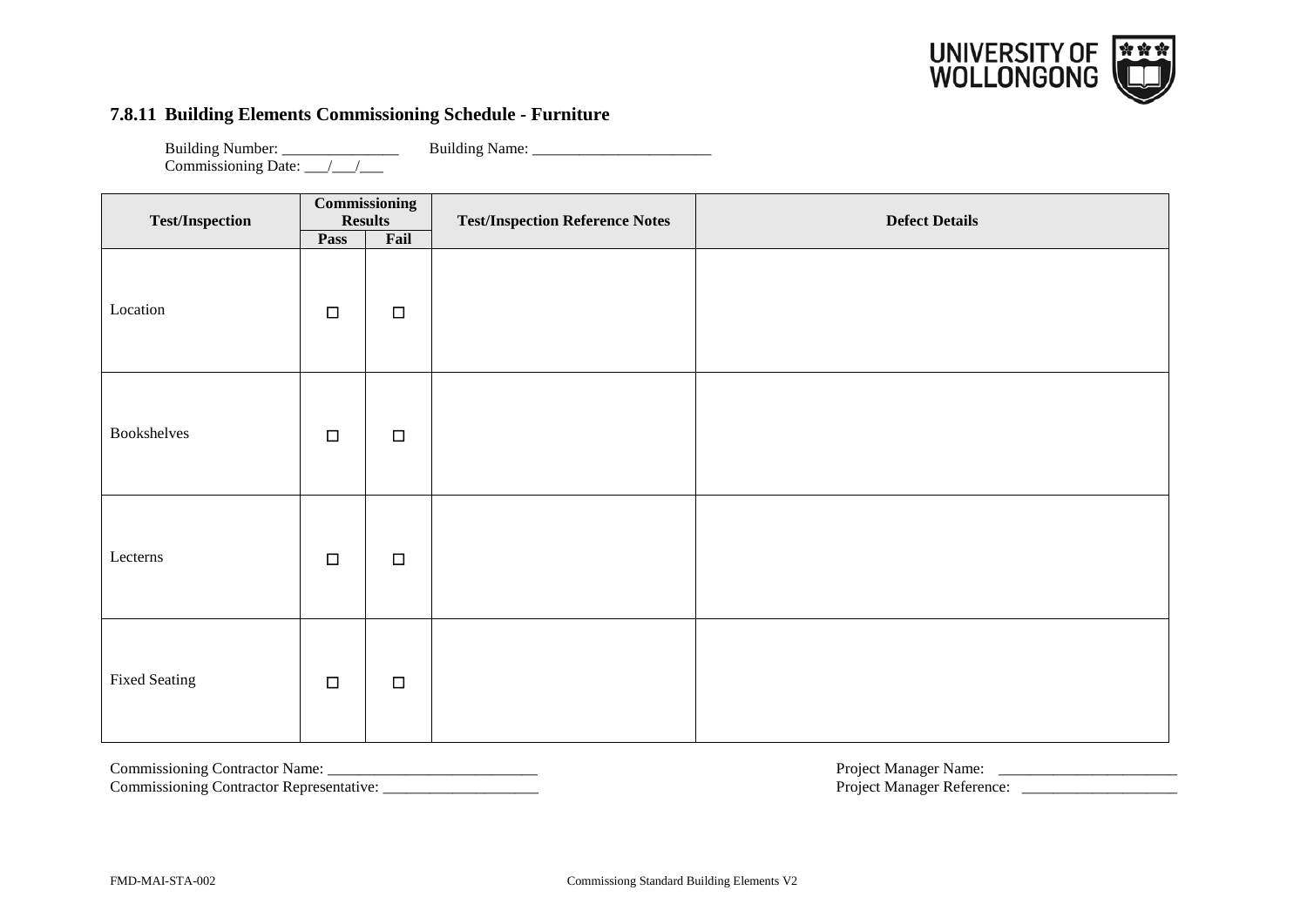

# **7.8.12 Building Elements Commissioning Schedule - Fittings & Fixtures**

Building Number: \_\_\_\_\_\_\_\_\_\_\_\_\_\_\_\_\_\_\_\_ Building Name: \_\_\_\_\_\_\_\_\_\_\_\_\_\_\_\_\_\_\_\_\_\_\_\_\_\_\_ Commissioning Date: \_\_\_/\_\_\_/\_\_\_

| <b>Test/Inspection</b>                        |        | Commissioning<br><b>Results</b> | <b>Test/Inspection Reference Notes</b> | <b>Defect Details</b> |
|-----------------------------------------------|--------|---------------------------------|----------------------------------------|-----------------------|
|                                               | Pass   | Fail                            |                                        |                       |
| Lockable Notice Board                         | $\Box$ | $\Box$                          |                                        |                       |
| Signage                                       | $\Box$ | $\Box$                          |                                        |                       |
| Whiteboards, Pin Boards &<br>Directory Boards | $\Box$ | $\Box$                          |                                        |                       |
| Toilet Washbasin Areas                        | $\Box$ | $\Box$                          |                                        |                       |
| <b>Toilet Cubicles</b>                        | $\Box$ | $\Box$                          |                                        |                       |
| <b>Unisex Disabled Toilets</b>                | $\Box$ | $\Box$                          |                                        |                       |
| <b>Shower Recesses</b>                        | $\Box$ | $\Box$                          |                                        |                       |
| Kitchenettes                                  | $\Box$ | $\Box$                          |                                        |                       |
| Common Room Kitchens                          | $\Box$ | $\Box$                          |                                        |                       |
| <b>Chilled Water Fountains</b>                | $\Box$ | $\Box$                          |                                        |                       |
| Compactus Units                               | $\Box$ | $\Box$                          |                                        |                       |
| Projection Screens                            | $\Box$ | $\Box$                          |                                        |                       |
| Art Work Areas                                | $\Box$ | $\Box$                          |                                        |                       |
| Workstations                                  | $\Box$ | $\Box$                          |                                        |                       |

Commissioning Contractor Representative: \_\_\_\_\_\_\_\_\_\_\_\_\_\_\_\_\_\_\_\_ Project Manager Reference: \_\_\_\_\_\_\_\_\_\_\_\_\_\_\_\_\_\_\_\_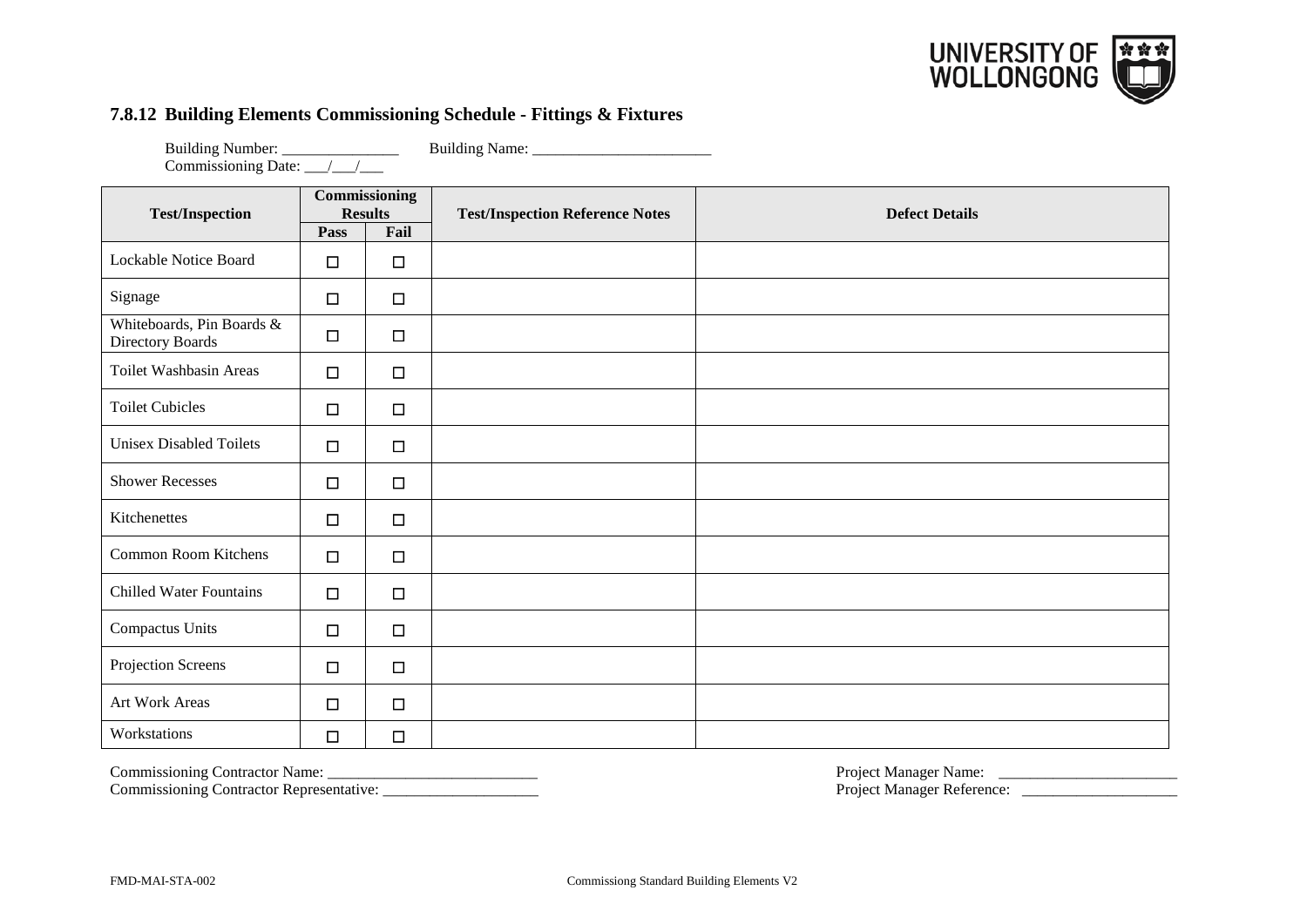

#### **7.8.13 Building Elements Commissioning Schedule - Disabled Access**

| <b>Test/Inspection</b>   | Commissioning<br><b>Results</b> |        | <b>Test/Inspection Reference Notes</b> | <b>Defect Details</b> |
|--------------------------|---------------------------------|--------|----------------------------------------|-----------------------|
|                          | Pass                            | Fail   |                                        |                       |
| Disabled Access & Egress | $\Box$                          | $\Box$ |                                        |                       |
| Lifts                    | $\Box$                          | $\Box$ |                                        |                       |
|                          |                                 |        |                                        |                       |
| Toilets                  | $\Box$                          | $\Box$ |                                        |                       |
|                          |                                 |        |                                        |                       |
| Showers                  | $\Box$                          | $\Box$ |                                        |                       |
| Kitchens                 | $\Box$                          | $\Box$ |                                        |                       |